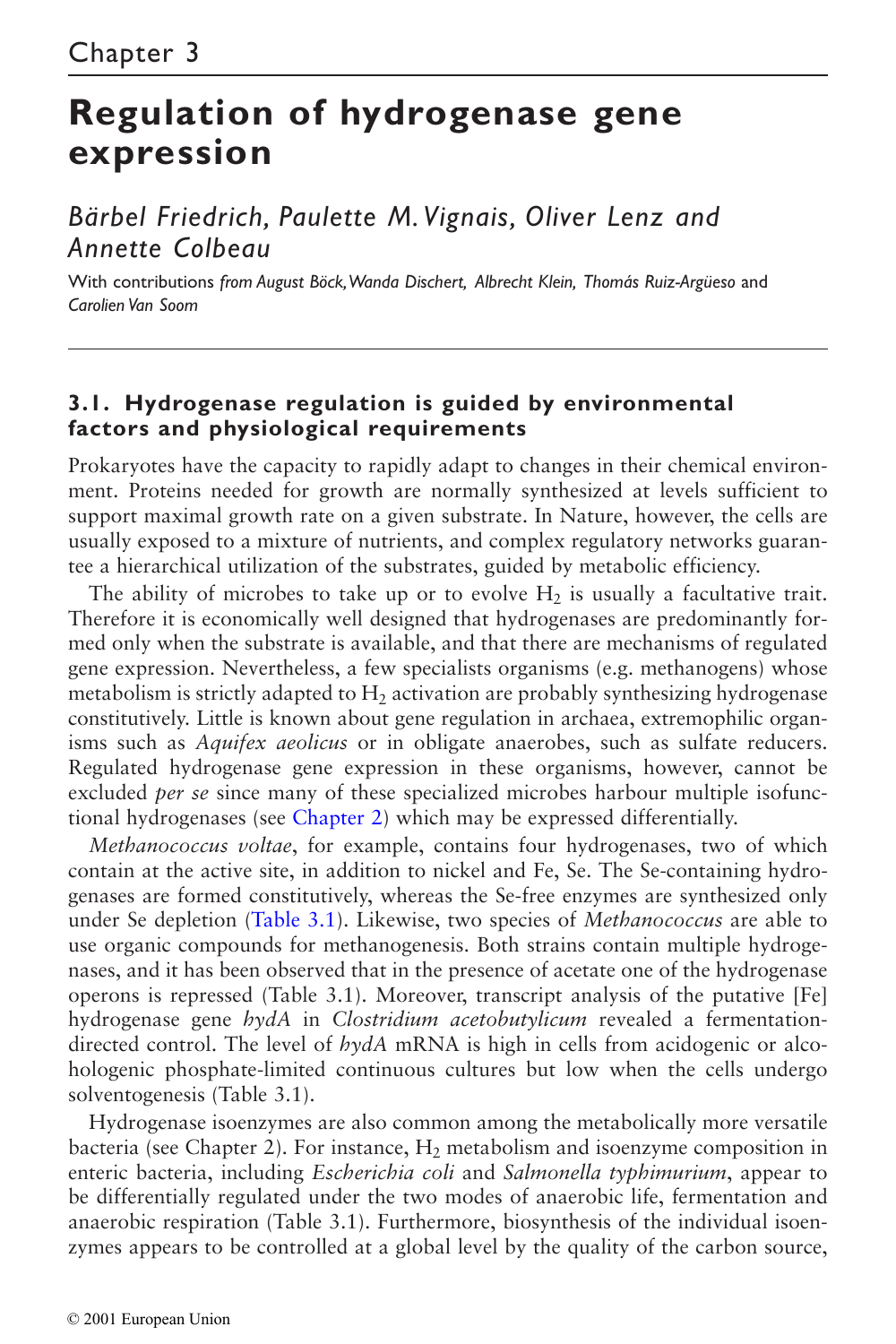| Organism                              | Type of<br>hydrogenase              | Relevant<br>characteristics                                                                                      | Physiological<br>function                                                                      | <b>Effectors</b><br>and/or<br>conditions<br>affecting<br>hydrogenase<br>gene regulation <sup>b</sup>               | Reference <sup>c</sup> |
|---------------------------------------|-------------------------------------|------------------------------------------------------------------------------------------------------------------|------------------------------------------------------------------------------------------------|--------------------------------------------------------------------------------------------------------------------|------------------------|
| Alcaligenes<br>hydrogenophilus        | 2 [NiFe]<br>hydrogenases            | Cytoplasmic<br>NAD reducing<br>Membrane-<br>bound<br>cytochrome b<br>reducing                                    | Energy<br>conservation                                                                         | $H_2$ , carbon<br>and energy<br>source<br>limitation                                                               | ı                      |
| Anabaena<br>cylindrica sp.<br>PCC7120 | [NiFe]<br>hydrogenase               | Putative<br>membrane-<br>bound<br>cytochrome b<br>reducing                                                       | $H_2$ recycling<br>during<br>$N_2$ fixation                                                    | $Q_2$ , nitrogen<br>limitation,<br>heterocyst<br>formation                                                         | 2                      |
| Bradyrhizobium<br>japonicum           | [NiFe]<br>hydrogenase               | Membrane-bound<br>cytochrome <i>b</i><br>reducing                                                                | Energy<br>conservation<br>$H_2$ recyling<br>during<br>$N_2$ fixation                           | $H_2$ , $Q_2$ , nickel,<br>carbon and<br>energy<br>source<br>limitation                                            | 3                      |
| Clostridium<br>acetobutylicum         | [Fe]<br>hydrogenase                 | Putative<br>cytoplasmic,<br>ferredoxin<br>linked                                                                 | $H_2$ production<br>during<br>fermentation                                                     | Fermentation<br>pathway,<br>phosphate<br>limitation                                                                | 4                      |
| Escherichia<br>coli                   | [NiFe]<br>hydrogenase<br>1/2        | Membrane-bound<br>cytochrome b<br>reducing                                                                       | $H_2$ uptake<br>under<br>anaerobic<br>conditions<br>$H_2$ production<br>during<br>fermentation | Formate,<br>molybdenum,<br>nitrate,<br>carbon<br>source<br>limitation,<br>low pH                                   | 5, 6                   |
| Escherichia<br>coli                   | $[N$ i $Fe]$<br>hydrogenase<br>3    | Membrane-<br>associated<br>component<br>of the formate<br>hydrogen<br>lyase complex                              | $H_2$ production<br>during<br>fermentation<br>$H_2$ uptake<br>under<br>anaerobic<br>conditions | Anaerobiosis,<br>carbon<br>source<br>limitation,<br>phosphate<br>limitation,<br>molybdenum,<br>nitrate,<br>formate | 7,8                    |
| Methanococcus<br>voltae               | 2[NiFeSe]<br>hydrogenases<br>[NiFe] | $F_{420}$ reducing<br>$F_{420}$ non-reducing<br>$F_{420}$ reducing<br>hydrogenases F <sub>420</sub> non-reducing | Methanogenesis<br>Methanogenesis<br>Methanogenesis<br>Methanogenesis                           | Constitutive<br>Constitutive<br>Se<br>Se                                                                           | 9                      |

<span id="page-1-0"></span>*Table 3.1* Examples of hydrogenase regulation in response to environmental and physiological factors*<sup>a</sup>*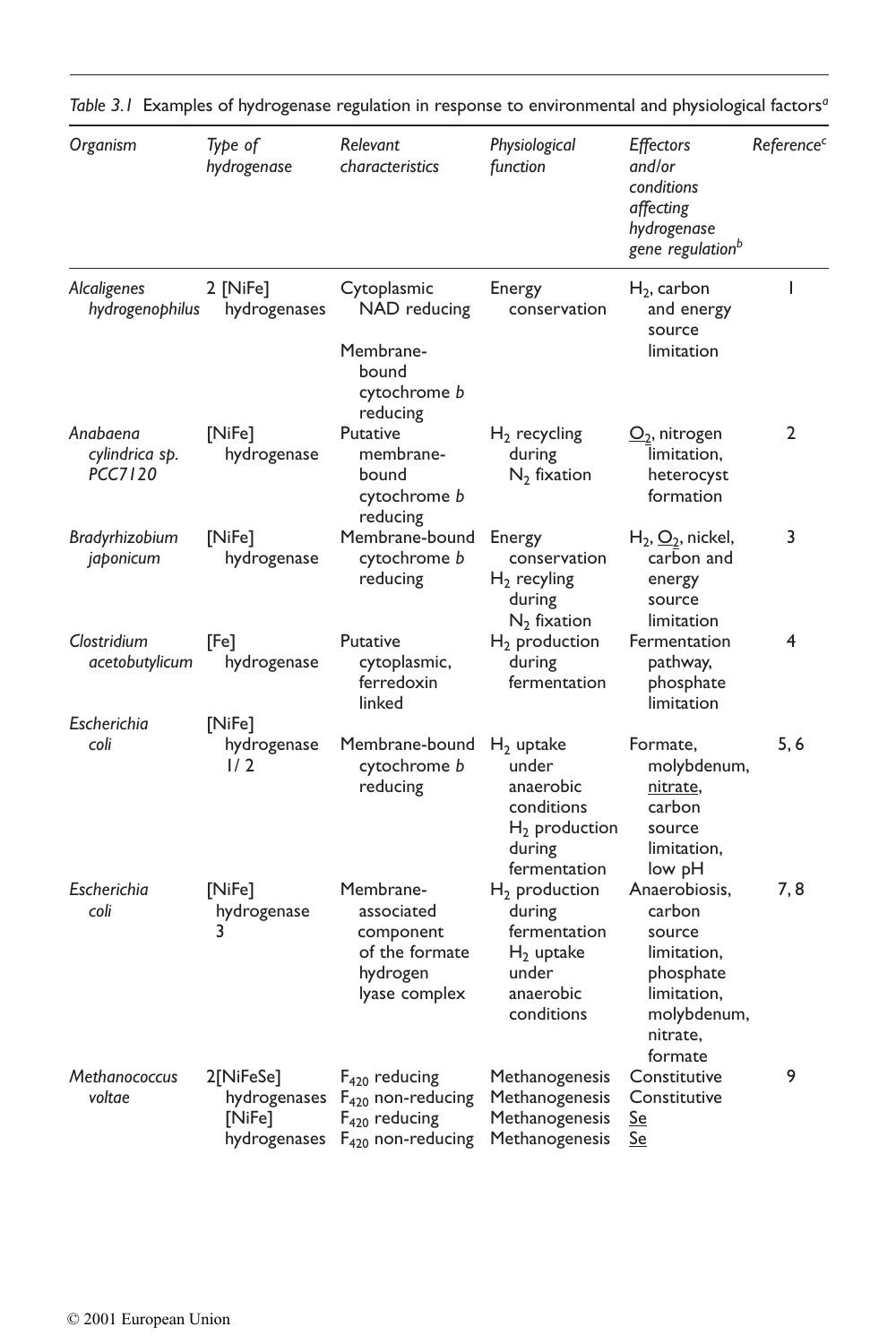| Organism                          | Type of<br>hydrogenase              | Relevant<br>characteristics                                               | Physiological<br>function                   | <b>Effectors</b><br>and/or<br>conditions<br>affecting<br>hydrogenase<br>gene regulation <sup>b</sup> | Reference       |
|-----------------------------------|-------------------------------------|---------------------------------------------------------------------------|---------------------------------------------|------------------------------------------------------------------------------------------------------|-----------------|
| Methanococcus<br>mazeii           | 2[NiFe]<br>hydrogenases             | Membrane-bound<br>cytochrome b<br>reducing (Vht)                          | Methanogenesis                              | H <sub>2</sub> /CO <sub>2</sub><br>methanol.<br>acetate                                              | 10              |
|                                   |                                     | Membrane-bound<br>cytochrome b<br>reducing (Vho)                          | Methanogenesis                              | Constitutive                                                                                         |                 |
| Methanococcus<br>barkeri          | 2[NiFe]<br>hydrogenases             | $F_{420}$ reducing                                                        | Methanogenesis                              | H <sub>2</sub> /CO <sub>2</sub><br>methanol,<br>trimethylamine,<br>acetate                           | Н               |
| Nostoc<br>muscorum                | 2[NiFe]<br>hydrogenases             | Cytoplasmic NAD<br>reducing<br>Membrane-bound                             | Energy<br>conservation<br>$H_2$ recycling   | Constitutive                                                                                         | 12              |
|                                   |                                     | cytochrome b<br>reducing                                                  | during<br>$N_2$ fixation                    | Nitrogen<br>limitation, light                                                                        |                 |
| Pseudomonas<br>hydrogenovora      | [NiFe]<br>hydrogenase               | Membrane-bound<br>cytochrone b<br>reducing                                | Energy<br>conservation                      | H <sub>2</sub>                                                                                       | $\overline{13}$ |
| Ralstonia<br>eutropha             | [N <sub>iFe</sub> ]<br>hydrogenases | Cytoplasmic NAD<br>reducing<br>Membrane-bound<br>cytochrome b<br>reducing | Energy<br>conservation                      | $H_2, \underline{O}_2$ , nickel,<br>carbon and<br>energy source<br>limitation,                       | $\overline{14}$ |
| <b>Rhizobium</b><br>leguminosarum | [NiFe]<br>hydrogenase               | Membrane-bound<br>cytochrome b<br>reducing                                | $H_2$ recycling<br>during<br>$N_2$ fixation | $Q_2$ , symbiosis                                                                                    | 15              |
| Rhodobacter<br>capsulatus         | [NiFe]<br>hydrogenase               | Membrane-bound<br>cytochrome b<br>reducing                                | Energy<br>conservation                      | $H_2, O_2$                                                                                           | 16, 17          |
|                                   |                                     |                                                                           | $H_2$ recycling during<br>$N_2$ fixation    |                                                                                                      |                 |
| Rhodospirillum<br>rubrum          | [NiFe]<br>hydrogenase               | Membrane-bound<br>component of the<br>CO dehydrogenase<br>complex         | $H_2$ production<br>during<br>CO oxidation  | CO, O <sub>2</sub>                                                                                   | 8               |

*Table 3.1* Continued

Notes

a Only those hydrogenases are listed which are investigated on the regulatory level.

b Effectors and/or conditions acting negatively are underlined.

c The list is restricted to the most relevant references: 1, Lenz *et al*. (1997); 2, Carrasco *et al*. (1995); 3 Durmowicz *et al*. (1998); 4, Gorwa *et al.* (1996); 5, Atlung *et al*. (1997); 6, Richard *et al*. (1999); 7, Rossman *et al*. (1991); 8, Rosental *et al*. (1995); 9, Sorgenfrei *et al*. (1997a); 10, Deppenmeier (1995); 11,Vaupel and Thauer (1998); 12,Axelsson *et al*. (1999); 13, Ohtuski *et al*. (1997); 14, Lenz and Friedrich (1998); 15, Brito *et al*. (1997); 16,Toussaint *et al*. (1997); 17, Dischert *et al*. (1999)); 18, Fox *et al*. (1996).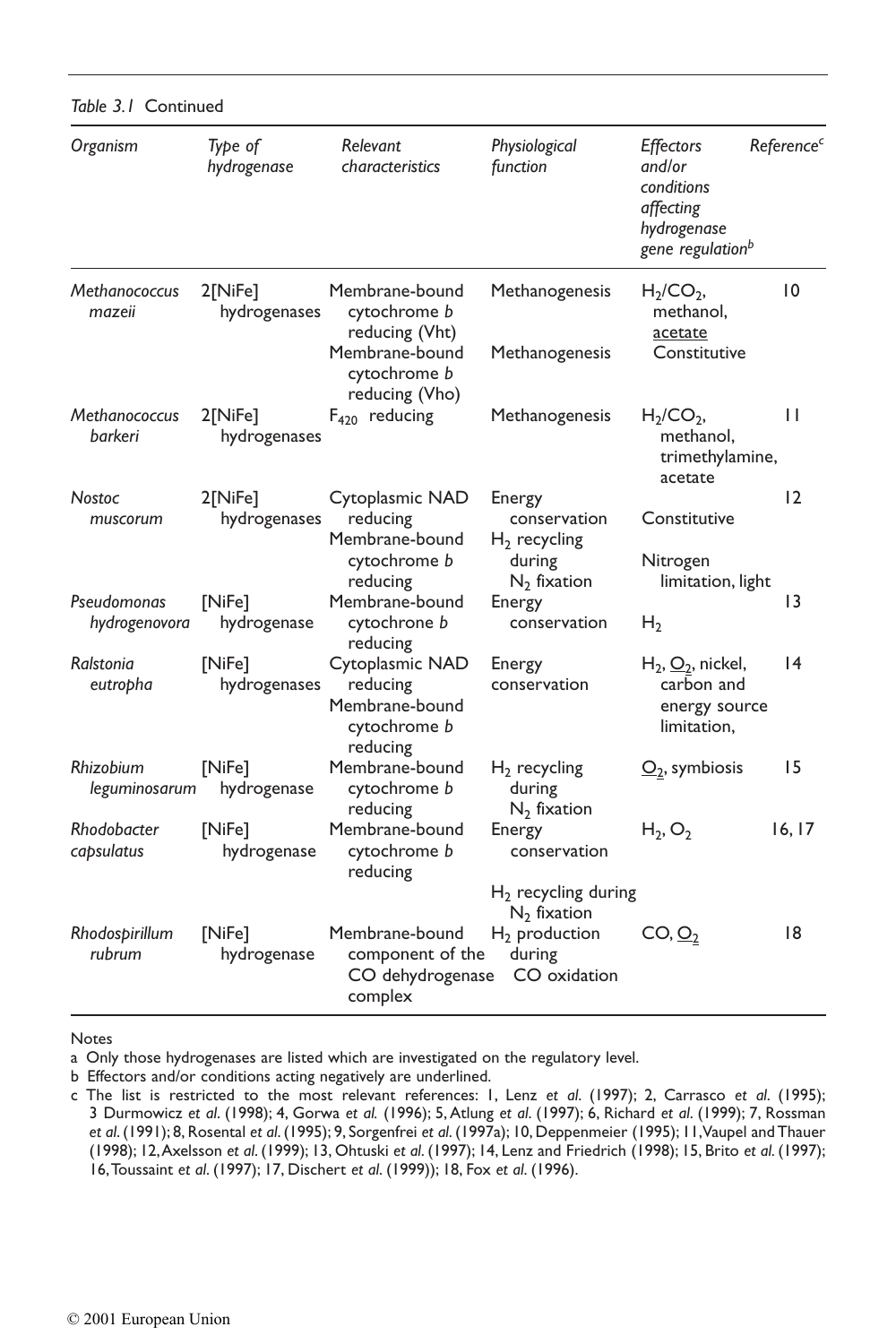known as catabolite repression. This is exemplified by the case of *E. coli*, which contains four hydrogenase systems. Formate is the major effector directing the expression of genes coding for hydrogenase 3 in *E. coli*. This observation is entirely consistent with its role in formate hydrogen lyase-dependent  $H_2$  evolution during fermentative growth [\(Table 3.1\)](#page-1-0). The physiological function of the uptake hydrogenases 1 and 2 in *E. coli* is less well defined. Expression of the *hya* operon, coding for hydrogenase 1, is co-regulated with that of hydrogenase 3 which implies that an  $H_2$ -recycling process takes place during fermentative growth. The transcription factors that govern *hya* expression, however, are distinct from those instrumental in the control of the hydrogenase-3 operon (see Section 3.2). The *hya* operon is induced by formate and repressed by nitrate, its expression is strongly elevated by entry into the stationary phase pointing to a dependence on an alternative RNA polymerase  $\sigma$  subunit known as  $\sigma^S$ . In addition the transcriptional regulators AppY and ArcA influence the expression of  $hya$ . A fumarate respiration-linked  $H_2$  uptake function is apparently assigned to hydrogenase 2 of *E. coli*. Consistent with this view is the fact that the hydrogenase 2 operon is controlled by the global regulator Fnr which directs the expression of genes involved in anaerobic respiration (Table 3.1).

A particularly interesting regulatory system has been uncovered in the cyanobacterium *Anabaena cylindrica* sp. strain PCC7120 (Table 3.1). Expression of the hydrogenase encoding *hupL* gene occurs during cellular differentiation to heterocysts which are specialized in  $N_2$  fixation. Developmentally controlled gene rearrangments, resulting in the excision of a 10.5 kb DNA element from the *hupL* gene, encoding the large subunit of an NiFe uptake hydrogenase, lead to activation of hydrogenase gene expression. Coexpression of hydrogenase and nitrogenase genes has also been observed in other microbes such as *Nostoc muscorum, Rhizobium leguminosarum* and *Bradyrhizobium japonicum* (Table 3.1). Details of selected well-studied systems are depicted in Section 3.2.

Aerobic bacteria which often use  $H_2$  as an alternative energy source express hydrogenase genes, with a few exceptions, when the substrate is provided (Table 3.1). How do these organisms recognize the presence of  $H_2$ , the smallest molecule on Earth? The underlying molecular mechanisms are subject of current research and will be discussed in Sections 3.2 and 3.3.

# **3.2. Diversity of hydrogenase operons and their transcriptional control**

Analysis of the genomic arrangement of hydrogenase genes revealed that in most cases studied so far, the hydrogenase genes occur as tightly clustered functional units, or operons. These are also present also in methanogens as illustrated in [Fig. 3.1](#page-4-0). The proteobacterial species show complex hydrogenase gene clusters consisting of hydrogenase subunit genes and varying numbers of accessory genes [\(Figs 3.2](#page-5-0)–[3.6\)](#page-8-0) which code for functions involved in metal centre assembly, protein maturation and gene regulation (Chapter 4). Total genome sequences, now available for a few bacterial and archaeal species, revealed that the hydrogenase accessory genes may also be dispersed on the chromosome, e.g. in the cyanobacterium *Synechocystis* sp. PCC 6803, the hyperthermophilic bacterium *A. aeolicus* and the archaeon *Methanococcus jannaschii* (Bult *et al*. 1996; Deckertet *al*. 1998; Kaneko *et al*. 1996). It is too early to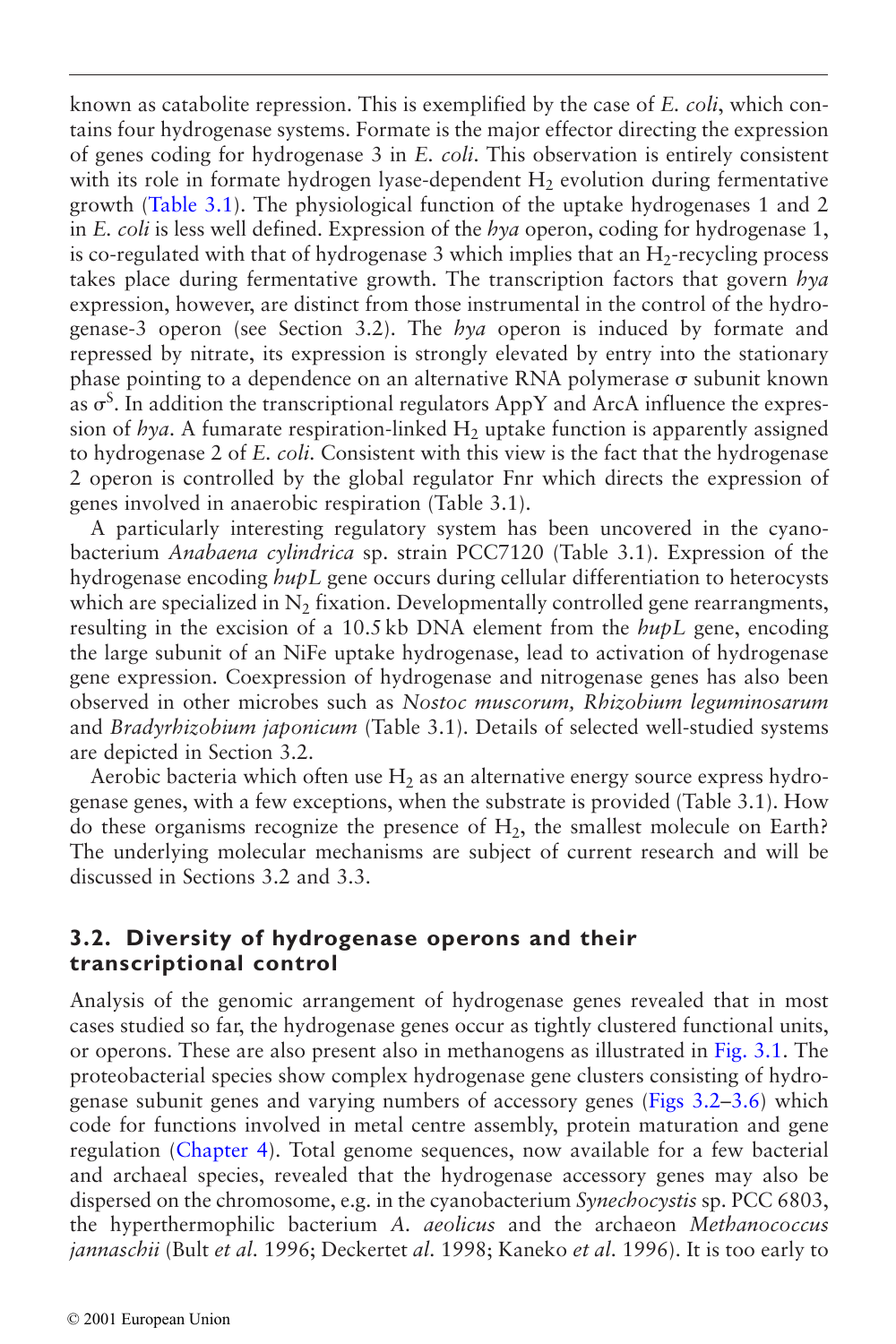<span id="page-4-0"></span>

*Figure 3.1* Se-controlled regulation of hydrogenase gene transcription in *M*.*voltae*. The intergenic regulatory region between the divergent *vhc* and *frc* operons is shown in a magnified form. Dotted boxes indicate the promoter regions. Open and solid boxes represent positive and negative regulatory elements, respectively. Hydrogenase structural genes are shaded in dark grey, accessory genes are hatched, genes involved in metallocentre assembly are dispersed over the chromosome and are not displayed. The functions of the *vhcD* and *vhuD* genes are unknown.Transcriptional start sites and the potential length of transcripts resulting from regulated and constitutive promoters, respectively, are indicated by dotted and solid arrows below the operons.

speculate if the difference in gene organization has any impact on hydrogenase gene expression and/or the activity of the resulting hydrogenase proteins. Therefore this section will focus only on those systems which have been well studied biochemically and genetically.

The arrangement of genes in an operon permits their coordinate expression by command of a principal regulator. Such a regulator normally binds to a promoter region, near the site of transcription initiation. Depending on the system, the regulator may exert a positive or a negative effect leading to induction or repression of transcription. The activity of the regulator may be modulated by low-molecular-weight compounds such as the substrate or a metabolite. For instance, the FhlA protein which controls the *hyc* (hydrogenase 3) operon in *E. coli* is modified by formate [\(Fig. 3.2\)](#page-5-0) (Hopper *et al*. 1994). On the other hand, the regulators of hydrogenase operons might also be the target of a complex signal transduction cascade involving sensor protein(s) which recognize a given external or internal stimulus. These sensor proteins usually transmit the information by chemical modification of the regulator and thus direct its capacity to activate or to repress transcription (Section 3.3).

A major mechanism used by bacteria to respond to environmental changes is the so-called two-component regulatory system which uses phosphorylation/dephosphorylation as a means of information transfer (Hoch and Silhavy 1995). A standard two-component regulatory system consists of a response regulator and a sensor, a histidine protein kinase, which is able to autophosphorylate at the expense of ATP hydrolysis and to transfer its phosphoryl group to the response regulator. The sensor kinase may function also as a phosphatase, removing the phosphoryl group from the regulator. In these bifunctional cases, the direction of the sensor-mediated process is governed by the stimulus. Likewise, the phosphoryl group of the regulator may as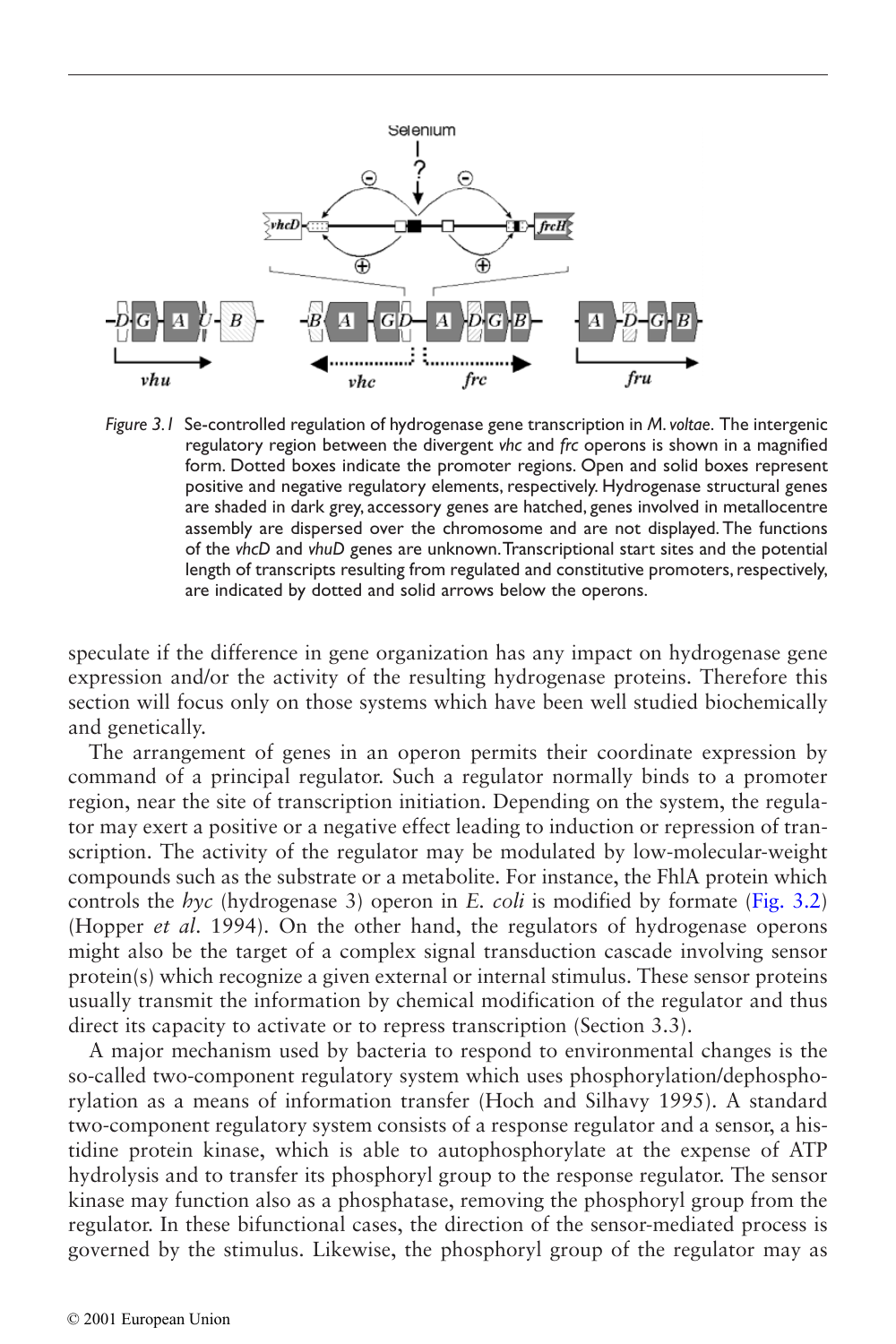<span id="page-5-0"></span>

*Figure 3.2* The formate regulon of *E. coli* hyc genes encoding structural components of the hydrogenase 3 are shaded in dark grey. Genes involved in metallocentre assembly (*hyp*) are shown in dotted boxes. Open boxes represent the cryptic *ascBFG* genes which form an operon for the degradation of  $\beta$ -glucosides. The hydrogenase-specific endoprotease gene *hycI* and the *hydN* gene are illustrated in hatched boxes.The regulatory genes (*hycA, fhlA*) and their respective products are marked in black. Not shown is *fdhF*, which encodes the seleno polypeptide of formate dehydrogenase H. FhlA binding sites (UAS) are indicated. Transcriptional start sites and the potential length of transcripts resulting from regulated and constitutive promoters, respectively, are indicated by dotted and solid arrows below the gene cluster.

well be hydrolysed by a distinct phosphatase, a potential extra component of a signal transduction system. Moreover, a possible extremely short half-life of the phosphorylated regulator is often observed (Hoch and Silhavy 1995).

Genes belonging to the superfamily of two-component regulatory systems have been identified in hydrogenase gene clusters of *B. japonicum* [\(Fig. 3.3](#page-6-0)), *Rhodobacter capsulatus* [\(Fig. 3.5](#page-8-0)) and *Ralstonia eutropha* [\(Fig. 3.6](#page-8-0)) (Dischert *et al*. 1999, Lenz and Friedrich 1998, Van Soom *et al*. 1999). Hydrogenase gene expression in *R. leguminosarum* is entirely adapted to symbiotic  $N_2$  fixation and guided by the two master regulators of this control circuit, namely FnrN and NifA ([Fig. 3.4](#page-7-0)) (Brito *et al*. 1997). The expression of the *hyc* operon in *E. coli* is coordinated with the expression of the formate hydrogen lyase complex (Sauter *et al*. 1992). Unlike standard two-component systems, the response regulator FhlA is not activated by phosphorylation but by binding formate as the effector molecule (Fig. 3.2). The two Se-sensitive operons in *M. voltae* are both positively and negatively controlled and the sites of regulation are well defined [\(Fig. 3.1\)](#page-4-0) (Beneke *et al*. 1995); however, the trans-acting regulatory proteins remain to be elucidated. In the following, the regulation of six well-established hydrogenase systems is presented in more detail.

The methanogenic archaeon *M. voltae* harbours four hydrogenase operons (Chapter 2), two of which, *vhc* and *frc*, encode [NiFe] hydrogenases. The remaining two operons, *vhu* and *fru*, encode [NiFeSe] hydrogenases (Fig. 3.1, [Table](#page-1-0) 3.1). The Se-containing hydrogenases are synthesized constitutively. Transcription of the *vhc* and *frc* operons only takes place under conditions of Se depletion, when the two Se-containing isoenzymes cannot be made in sufficient amounts (Berghofer *et al*. 1994).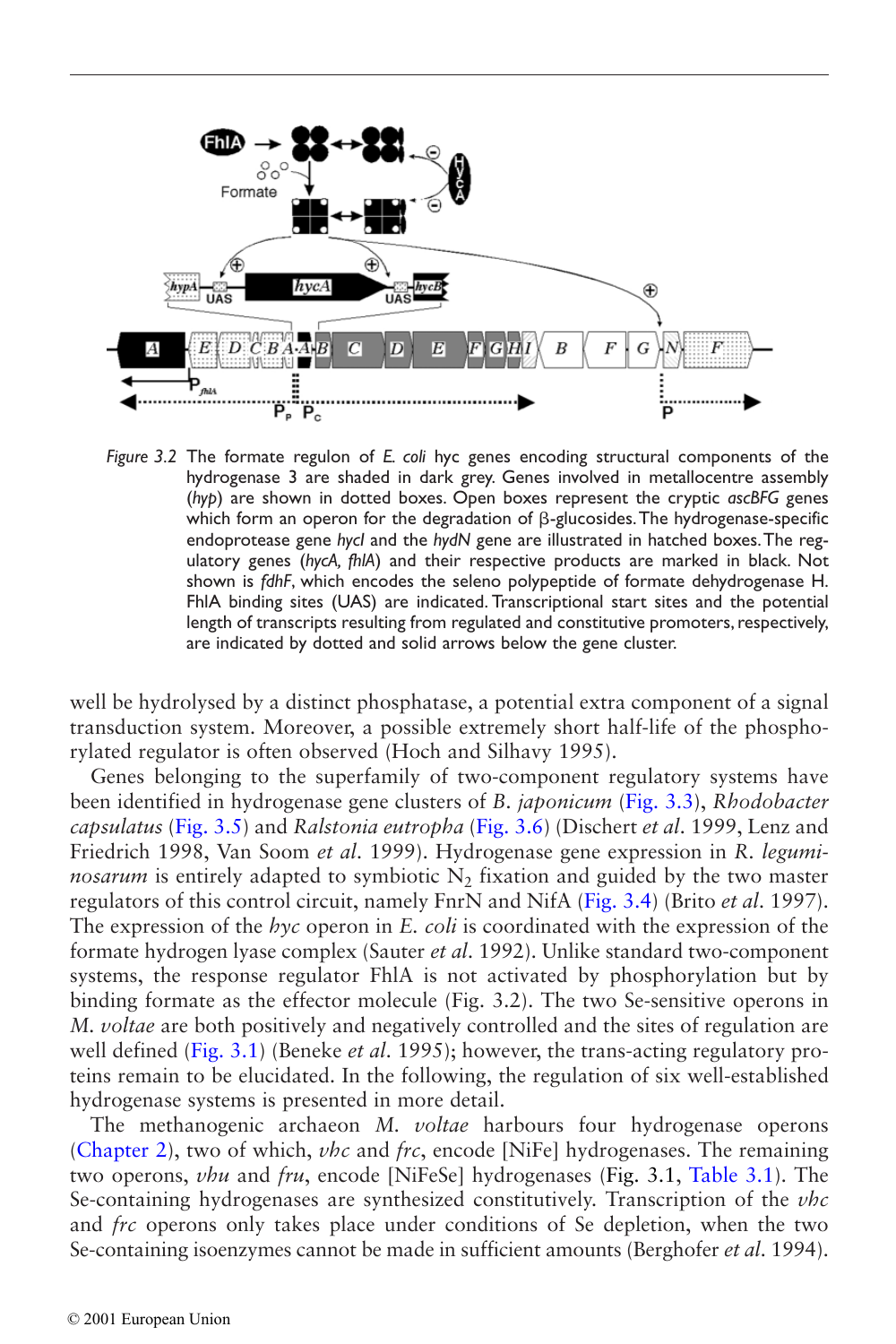<span id="page-6-0"></span>

1000 bp

# **B** Symbiosis



*Figure 3.3* Hydrogenase gene expression in *B. japonicum* under free-living conditions (A) and during symbiosis (B). Hydrogenase structural genes (*hup*) are shaded in dark grey, accessory genes (*hup*) are hatched, genes involved in metallocentre assembly (*hyp/hox*) are shown in dotted boxes.The regulatory genes *(hox/hup*) and their respective products are marked in black. The *hupNOP* genes, of which *hupN* encodes a nickel permease (Chapter 4), are located 8.3 kb upstream of the *hupSL* genes and are not included in this figure. Putative FixK2 (FixK2 BS), IHF (IHF BS) and HoxA binding sites (UAS) are indicated. Transcriptional start sites and the potential length of transcripts resulting from regulated and constitutive promoters, respectively, are indicated by dotted and solid arrows below the gene cluster.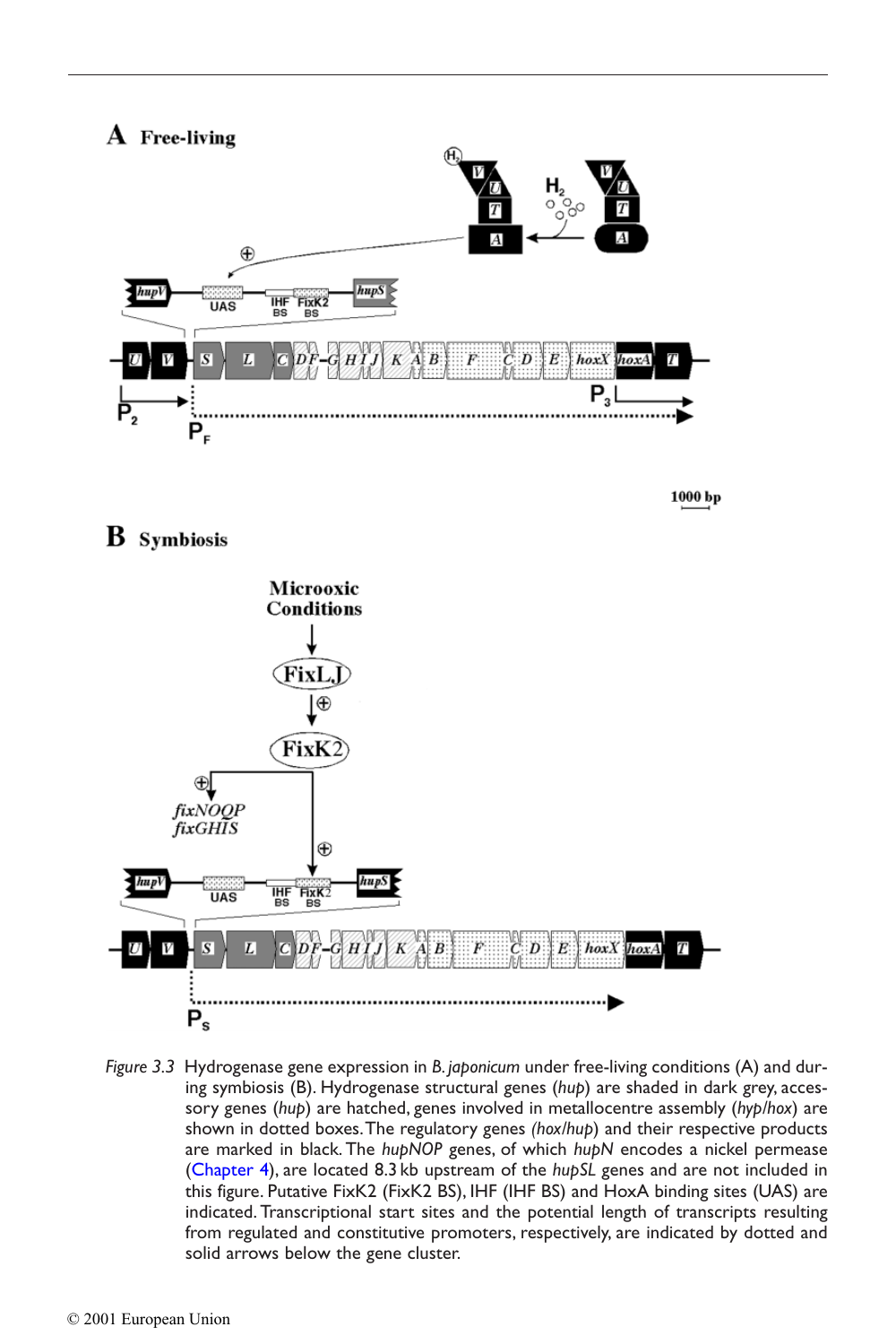<span id="page-7-0"></span>

*Figure 3.4* Symbiotic hydrogenase gene expression in *R. leguminosarum*. Hydrogenase structural genes (*hup*) are shaded in dark grey, accessory genes (*hup*) are illustrated in hatched boxes, genes involved in metallocentre assembly (*hyp*) are shown in dotted boxes. Putative IHF (IHF BS) and NifA binding sites (UAS) are indicated.Transcriptional start sites and the potential length of transcripts resulting from regulated and constitutive promoters, respectively, are indicated by dotted and solid arrows below the gene cluster.

A coordinated regulation of *vhc* and *fru* is facilitated by the genetic linkage of the two operons, which are separated by a relatively short 450 bp intergenic region. This region contains the promoters and sites implicated in positive and negative transcriptional regulation ([Fig. 3.1](#page-4-0)) (Beneke *et al*. 1995). Mutational analysis has shown that a sequence located in the centre of the intergenic region is involved in negative regulation of both operons. Furthermore, there is evidence for an additional element within the promoter region of the *frc* operon which is involved in establishing the negative control of this gene group. Upstream of either operon, positive regulatory sites were identified that are necessary for full expression of the operons in the absence of Se. It is not yet understood how the signal 'Se deprivation' is transduced to the regulatory machinery. One possible explanation is that a negative regulator or a cofactor is a selenoprotein with a short half-life. Such a protein would not be actively synthesized when Se is depleted. An earlier hypothesis proposed that the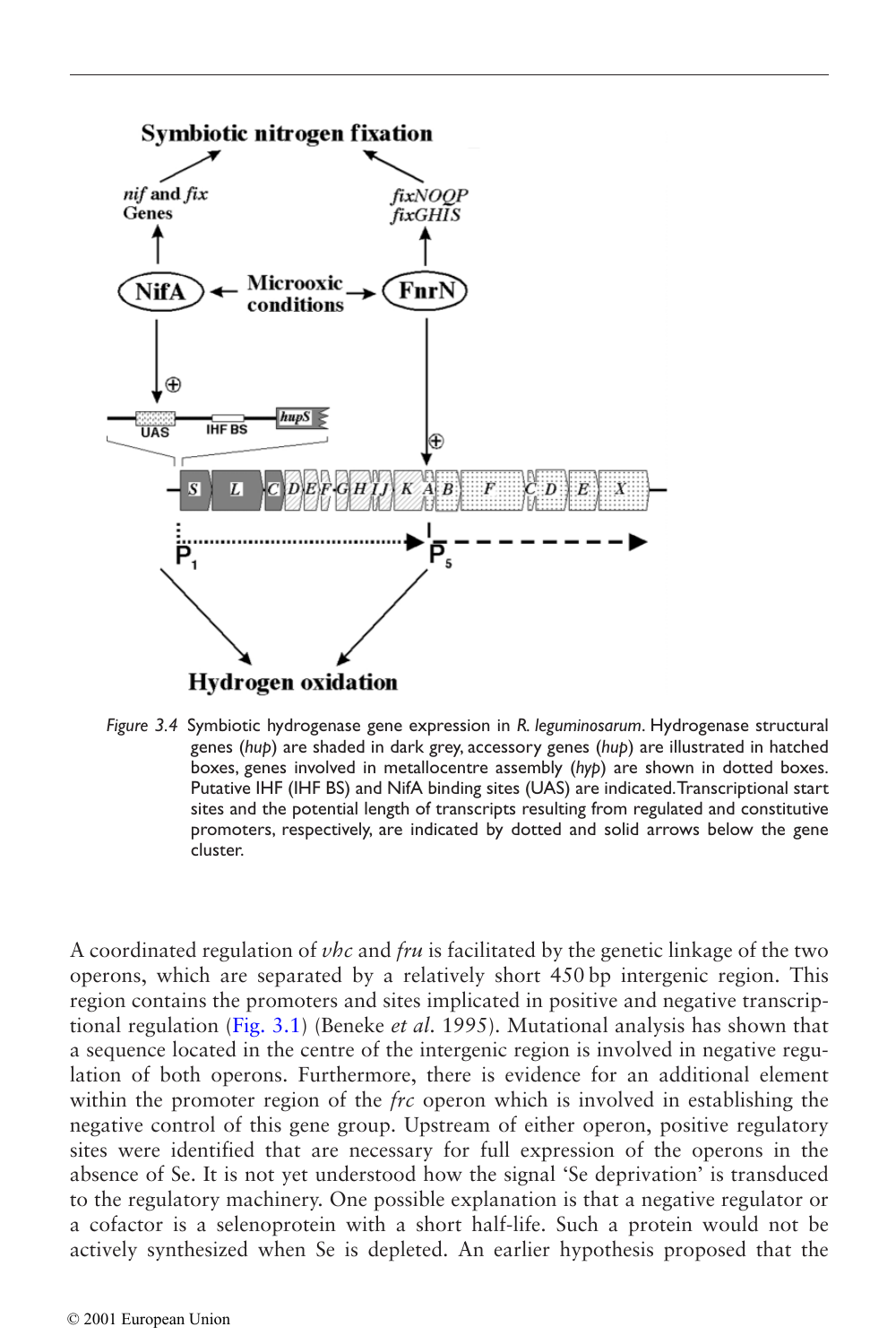<span id="page-8-0"></span>

*Figure 3.5* H2-dependent hydrogenase gene expression in *R. capsulatus*. Hydrogenase structural *hupSLC* genes are shaded in dark grey, accessory *hup* genes are illustrated in hatched boxes, genes involved in Ni insertion are shown in dotted boxes. The regulatory *hupTUVR* genes and their respective products are marked in black. HupR (UAS) and IHF (IHF BS) binding sites are indicated.Transcriptional start sites and the potential length of transcripts resulting from regulated and constitutive promoters, respectively, are indicated by dotted and solid arrows below the gene cluster.



*Figure 3.6* H<sub>2</sub>-dependent expression of the hydrogenase regulon of *R. eutropha.* Hydrogenase structural genes (*hox*) are shaded in grey, MBH- and SH-specific accessory genes (*hox*) are illustrated in hatched boxes, genes involved in metallocentre assembly (*hyp*) are shown in dotted boxes.The regulatory genes (*hox*) and their respective products are marked in black.The *hoxN* gene encodes a nickel permease. Putative HoxA (UAS) and IHF (IHF BS) binding sites are indicated.Transcriptional start sites and the potential length of transcripts resulting from regulated and constitutive promoters, respectively, are indicated by dotted and solid arrows below the gene clusters.

smallest, Se-containing subunit (VhuU) of the Vhu hydrogenase acts as a regulatory factor. This assumption, however, is unlikely since a fusion of VhuU and the large subunit VhuG does not affect regulation (Pfeiffer *et al*. 1998).

The hydrogenase 3 of *E. coli* is part of the formate hydrogen lyase complex (FHL) whose corresponding genes are organized in the formate regulon ([Fig. 3.2\)](#page-5-0) (Rossmann *et al*. 1991). Hydrogenase maturation proteins are encoded by the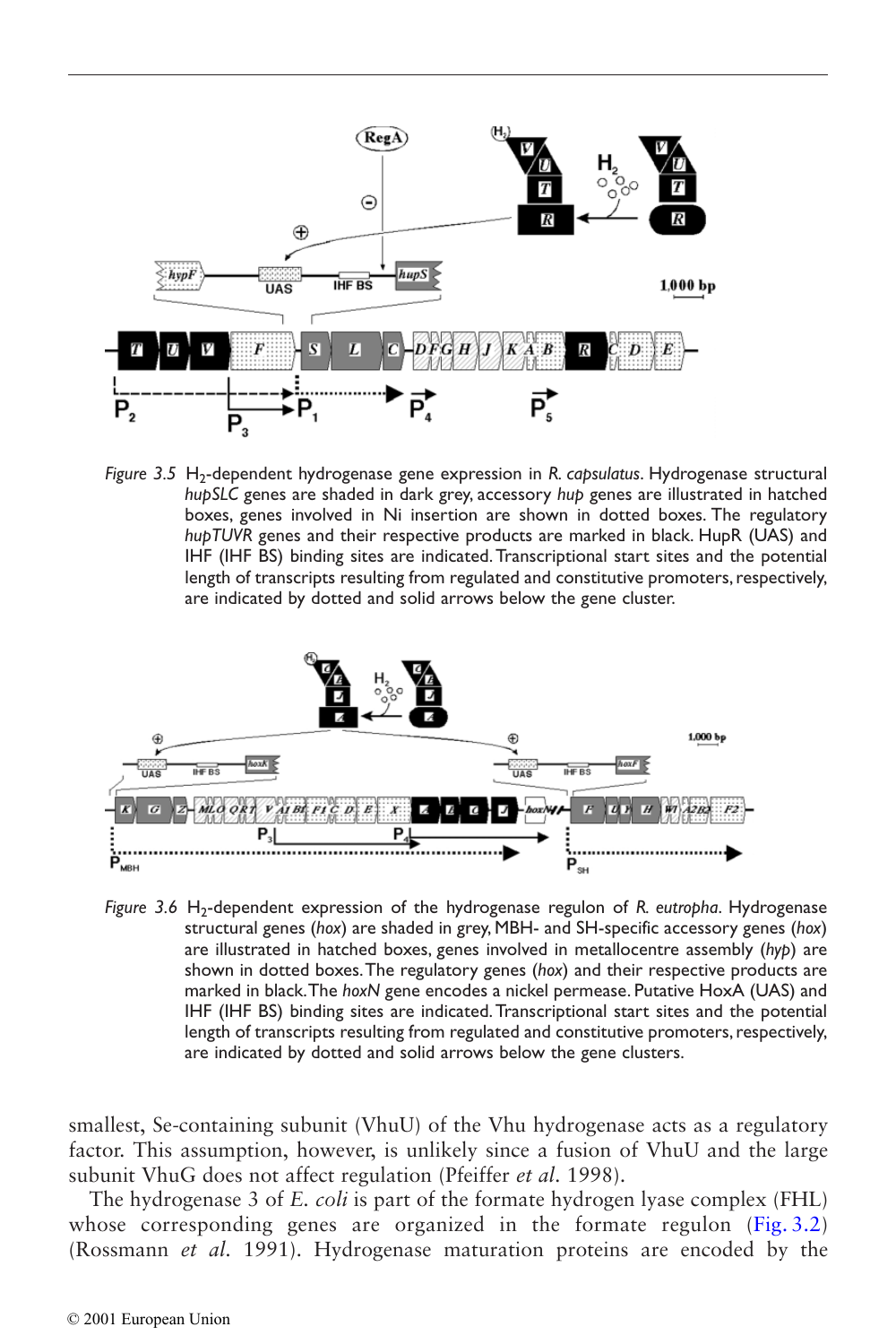*hypABCDE* gene complex which is co-transcribed with the regulator gene *fhlA*. FhlA belongs to a subclass of response regulators whose activity is modulated by binding of an effector molecule. In the case of FhlA the effector is formate (Hopper *et al*. 1994). The *hyc* operon genes predominantly code for structural components of hydrogenase 3 with the exeption of HycA and HycI which code for a negative regulator and a maturation endopeptidase, respectively. A third transcriptional unit encodes HypF, a maturation component, and HydN whose function is unknown. FhlA complexed with formate binds to the upstream activator sequences (UAS) and activates the  $\sigma^{54}$ -dependent promoters P<sub>P</sub>, P<sub>C</sub> and P ([Fig. 3.2\)](#page-5-0). P<sub>fhlA</sub>, on the other hand, is a weak constitutive promoter dependent on  $\sigma^{70}$ -containing RNA polymerase. Formate production by pyruvate formate lyase is the main signal for the onset of anaerobiosis. Formate binds to the regulator FhlA (possibly a tetramer), which in turn activates transcription from the UAS motifs upstream of  $P_P$ ,  $P_C$  and P (Hopper *et al.* 1994). The transcription activation leads to an increase in FhlA. This autogenous control of FhlA is counteracted by the activity of HycA, an anti-activator which may function by direct interaction with FhlA (Sauter *et al*. 1992). Expression of the *hyc/fhl* genes leads to the degradation of formate and consequently to the decrease of the effector concentration. Hence, the Fhl system is well balanced by the two positively acting components, FhlA and formate production, and their negatively acting counterparts, HycA and formate degradation.

*B. japonicum*, the N<sub>2</sub>-fixing symbiont of the soybean plant, synthesizes its membrane-bound uptake hydrogenase under two extremely different life styles: under free-living microaerobic conditions, in the presence of  $H_2$ , and during symbiosis in the root nodules. In free-living bradyrhizobia, hydrogenase gene transcription is induced by molecular  $H_2$  provided that the  $O_2$  concentration is low and trace amounts of nickel are available [\(Fig. 3.3A](#page-6-0)) (Black *et al*. 1994). Under these conditions HoxA, a response regulator of the NtrC family, is the major transcriptional factor. HoxA binds to UAS and activates transcription at the  $\sigma^{54}$ -dependent P<sub>F</sub> promoter. Transcription activation is facilitated by the IHF protein (Black and Maier 1995). The activity of HoxA is proposed to be modulated by the histidine protein kinase HupT and the  $H_2$  receptor HupUV.  $P_2$  and  $P_3$  are presumably housekeeping promoters which provide a low-level expression of the regulatory *hupUV* and *hoxAhupT* genes to establish the H2-sensing apparatus under non-inducing conditions (Black *et al*. 1994; Van Soom *et al*. 1999). During symbiosis it is supposed that the hydrogenase improves the efficiency of  $N_2$  fixation by recycling the  $H_2$  which is released by the nitrogenase as a side product. Under these conditions hydrogenase operon expression is integrated into a complex regulatory network which coordinates the processes involved in symbiotic N<sub>2</sub> fixation (Fig. 3.3B). Transcription activation at the P<sub>S</sub> promoter depends on the Fnr-like FixK2 protein (Durmowicz and Maier 1998). Expression of the *fixK2* gene is controlled by the response regulator FixJ whose activity is modulated by its cognate  $O<sub>2</sub>$ -sensing histidine protein kinase FixL.

Transcription of hydrogenase genes of *R. leguminosarum* bv. viciae is co-regulated with N2-fixation genes (*nif* and *fix*) and controlled by two global activators, NifA and FnrN, in response to the microaerobic conditions inside the legume nodules [\(Fig. 3.4\)](#page-7-0) (Brito *et al*. 1997; Guttierrez *et al*. 1997). This environment ensures the expression of hydrogenase genes. The hydrogenase activity enables the bacteroids to take up  $H_2$ evolved by nitrogenase (Brito 1997). Two major promoters,  $P_1$  and  $P_5$ , have been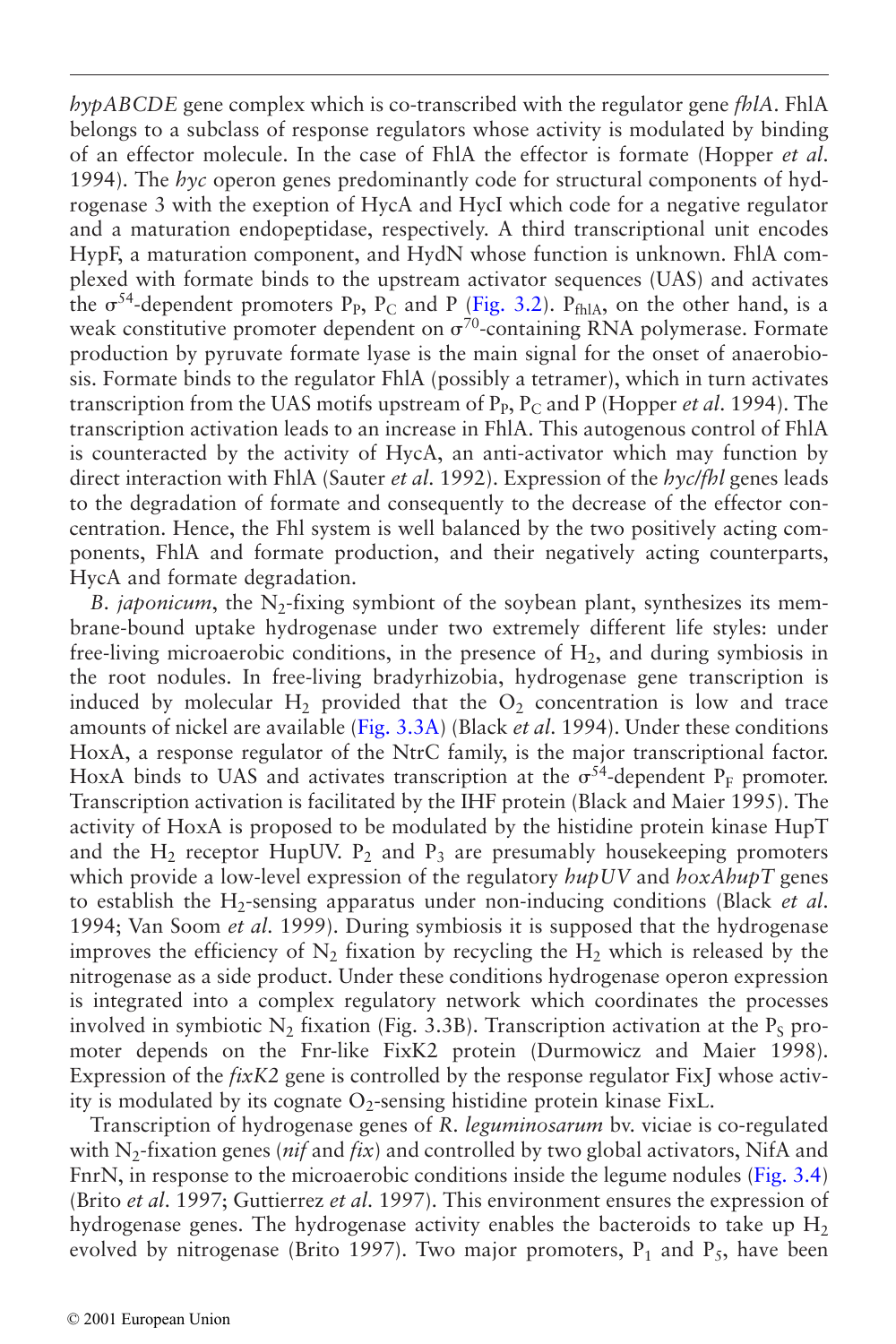identified within the *R. leguminosarum* hydrogenase gene cluster.  $P_1$  is a  $\sigma^{54}$ -dependent promoter responsible for the symbiotic activation of at least the *hupSLCD* operon, and likely for activation of the remaining *hup* genes as well. The symbiotic activation of  $P_1$  is mediated by NifA, the N<sub>2</sub>-fixation global transcription activator, and by the integration host factor (IHF).  $P_5$  is an Fnr-type promoter responsible for the microaerobic expression of the *hypBFCDEX* genes independent of the symbiotic life style [\(Fig. 3.4](#page-7-0)). Unlike *B. japonicum, R. leguminosarum* is not able to synthesize its hydrogenase under free-living conditions since the transcriptional activator gene *hoxA*, which is located downstream of the  $hypX$  gene (not shown in Fig. 3.4) has been inactivated by accumulation of frameshift and deletion mutations (Brito *et al*. 1997).

The hydrogenase genes of the phototroph *R. capsulatus* are organized in several transcriptional units which are expressed in an  $H_2$ -dependent manner ([Fig. 3.5\)](#page-8-0). Two promoters have been unambiguously identified, P<sub>1</sub> upstream from the *hupSLC* structural gene operon and P2 upstream from the *hupTUVhypF* operon (Elsen *et al*. 1996; Toussaint *et al*. 1997). The *hypF* gene can also be transcribed at a low level from its own promoter (P3). The *hupDFGHJK* genes are separated from the *hupSLC* operon by a 200 bp intergenic region which contains a putative  $\sigma^{70}$ -dependent promoter (P<sub>4</sub>). The *hupR* regulatory gene is transcribed together with the *hyp* genes from a promoter  $(P_5)$  localized in the *hypA* region (Fig. 3.5). The  $P_1$  promoter which directs the transcription of the  $hupSLC$  operon is the  $\sigma^{70}$ -dependent type. Transcription activation requires the binding of two regulators. The positive regulator HupR binds to a specific palindromic sequence TTG-N<sub>5</sub>-CAA localized at  $-160$  to  $-150$  nt upstream from the transcription start site (Dischert *et al*. 1999; Toussaint *et al*. 1997) and the histone-like IHF protein binds to an AT-rich sequence centred at nucleotide  $-87$ . The IHF protein of *R. capsulatus* is a global regulator which activates the *hupSLC* transcription without being essential (Toussaint *et al*. 1997). On the other hand, HupR is absolutely required to obtain transcription of the  $hurbSLC$  operon. The  $P_1$  promoter is activated in response to  $H_2$  but negatively controlled by the global regulator RegA, which binds upstream from *hupS*, between the binding sites of IHF and RNA polymerase (Elsen *et al*. 2000). The P2 promoter, although weakly expressed, is also regulated. It is almost inactive under autotrophic growth conditions. Thus, in *R. cap* $sulatus$ , hydrogenase synthesis is regulated in response to the presence of  $H_2$  and organic substrates, through the activity of the  $H_2$  sensor (HupUV) and the twocomponent signal transducing system (HupT/HupR) and in response to redox through the global regulatory system (RegB/RegA).

The genes for the membrane-bound (MBH) and the soluble hydrogenase (SH) of *R. eutropha* are arranged into two major operons on the indigenous megaplasmid pHG1 [\(Fig. 3.6\)](#page-8-0). Both operons are preceded by  $\sigma^{54}$ -dependent promoters, designated as P<sub>MBH</sub> and P<sub>SH</sub>, respectively (Schwartz *et al.* 1998). Transcription initiation at the  $P_{MBH}$  and  $P_{SH}$  promoters depends on the transcription activator HoxA. Thus, the hydrogenase operons constitute a regulon. HoxA, which belongs to the NtrC subfamily of response regulators, receives signals from an  $H_2$ -dependent multicomponent signal transduction chain consisting of the  $H<sub>2</sub>$  sensor HoxBC and the histidine protein kinase HoxJ (see Section 3.2) (Lenz and Friedrich 1998). If  $H_2$  is available, HoxA becomes activated. In the activated state HoxA binds at UAS and initiates transcription by contacting the  $\sigma^{54}$ -containing RNA polymerase. This protein–protein interaction leads to the formation of the open complex. Putative IHF binding sites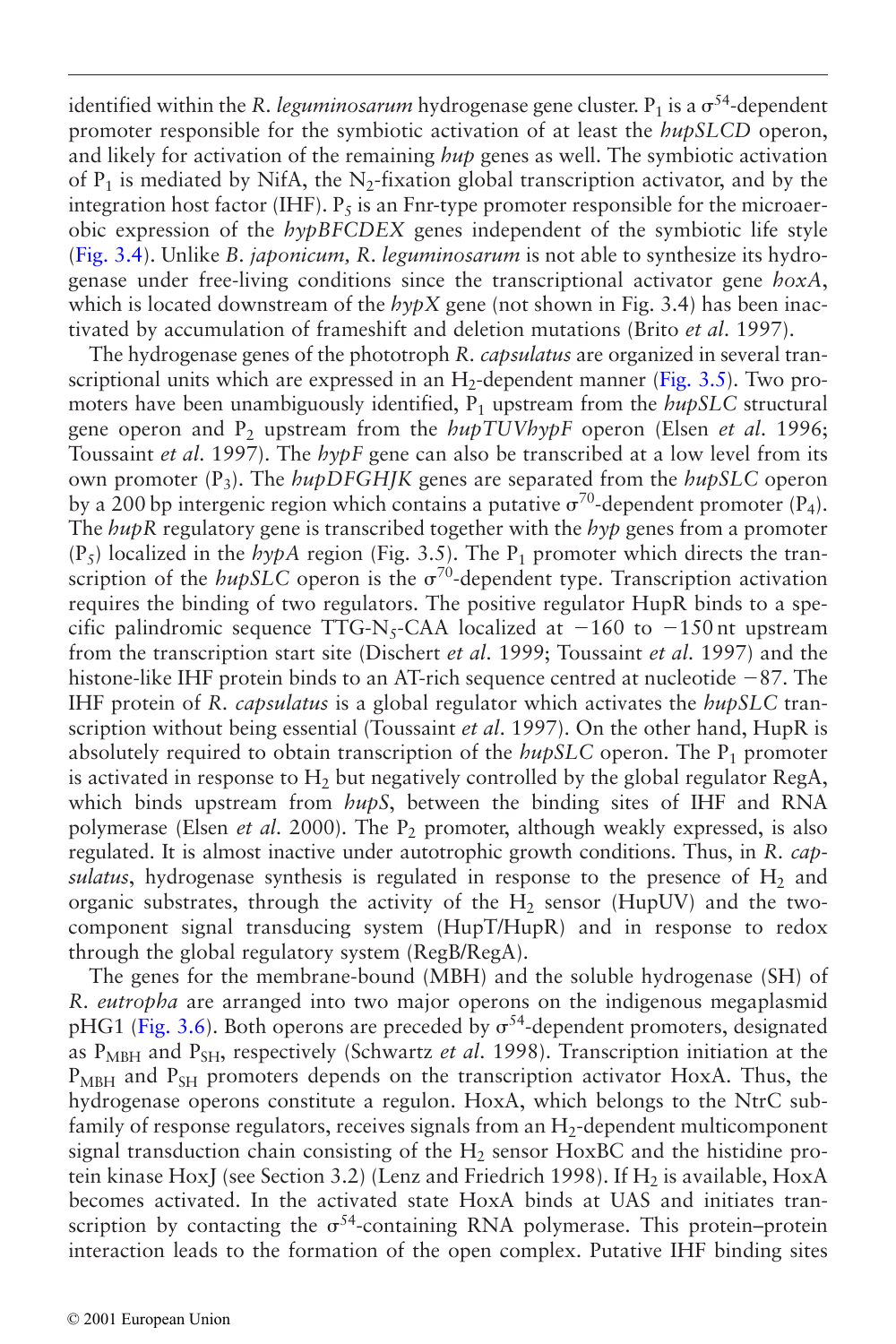(IHF BS) in the MBH and SH promoter regions indicate that this process is stimulated by IHF (Zimmer *et al.* 1995). Two additional promoters of the  $\sigma^{70}$ -dependent type are located upstream of the *hyp* genes  $(P_3)$  and the regulatory genes  $(P_4)$ , respectively, and provide a weak constitutive level of the corresponding gene products ([Fig. 3.6\)](#page-8-0). The Hyp proteins are not only required for cofactor insertion into the MBH and the SH but are also necessary for the activity of the  $H_2$ -sensing  $HoxBC$ protein (T. Buhrke and B. Friedrich, unpublished data). Thus, the low constitutive activity of the  $P_3$  and  $P_4$  promoters maintains the H<sub>2</sub>-sensing signal transduction apparatus in a ready state under non-inducing conditions (Schwartz *et al*. 1998). This enables the cells to react instantaneously in the presence of molecular  $H_2$ .  $H_2$ -induced transcription from the  $P_{MRH}$  and  $P_{SH}$  promoters results in the synthesis of active MBH and SH (see also Chapter 2). Moreover, transcription from the strong MBH promoter augments *hox A* and most likely *hoxBCJ* expression under inducing conditions (Schwartz *et al*. 1998). Increased synthesis of HoxA in turn raises the transcription level from the  $P_{MRH}$  and  $P_{SH}$  promoters provided  $H_2$  is present. This positive feedback loop leads to an adjustment of hydrogenase synthesis to the external concentration of molecular H<sub>2</sub>.

# **3.3. Hydrogen sensing and signal transduction**

# *3.3.1. R. capsulatus*

To isolate genes and to study their function, it is common practice to isolate mutants with a given phenotype, e.g. mutants unable to synthesize hydrogenase. Complementation of the mutants by a gene bank then allows identification of the mutated gene(s). The study of the physiology of hydrogenase-deficient mutants  $(Hup^-)$  gave clues on the role of  $h\nu p/h\nu p$  genes in hydrogenase synthesis and in  $H_2$  metabolism of *R. capsulatus*. To identify hydrogenase regulatory mutants, the promoter of the structural *hupSL* hydrogenase genes was fused with the reporter gene *lacZ*. Subsequently the *hupS*::*lacZ* fusion, carried on a plasmid, was introduced in the wild-type strain B10 and in various Hup<sup>-</sup> mutants. The  $lacZ$  gene encodes the  $\beta$ -galactosidase enzyme whose activity can easily be measured colorimetrically. Activation of hydrogenase gene expression was correlated with an increase of  $\beta$ -galactosidase activity indicating that *hupS*::*lacZ* expression was under the same control as the chromosomal *hupS* gene. The use of mutant strains has been instrumental in assigning genes responding to environmental signals.

Molecular  $H_2$  was one of the first environmental factors shown to stimulate the synthesis of hydrogenase and that of  $\beta$ -galactosidase in cells containing the *hupS*::*lacZ* fusion [\(Fig. 3.7\)](#page-12-0). High gene expression was observed under conditions that favour nitrogenase synthesis, e.g. anaerobiosis, light, malate-glutamate medium or nitrogenlimited medium. The highest level was obtained with cells grown in darkness in the presence of  $H_2$  and  $O_2$  (Colbeau and Vignais 1992) or in cells grown autotrophically with  $CO<sub>2</sub>$  as carbon source and  $H<sub>2</sub>$  as reductant.

# *3.3.1.1. H2-specific signal transducing system*

The  $H_2$  signal transduction cascade involves an  $H_2$  sensor (HupUV), the regulatory soluble [NiFe] hydrogenase and a two-component regulatory system (HupT/HupR).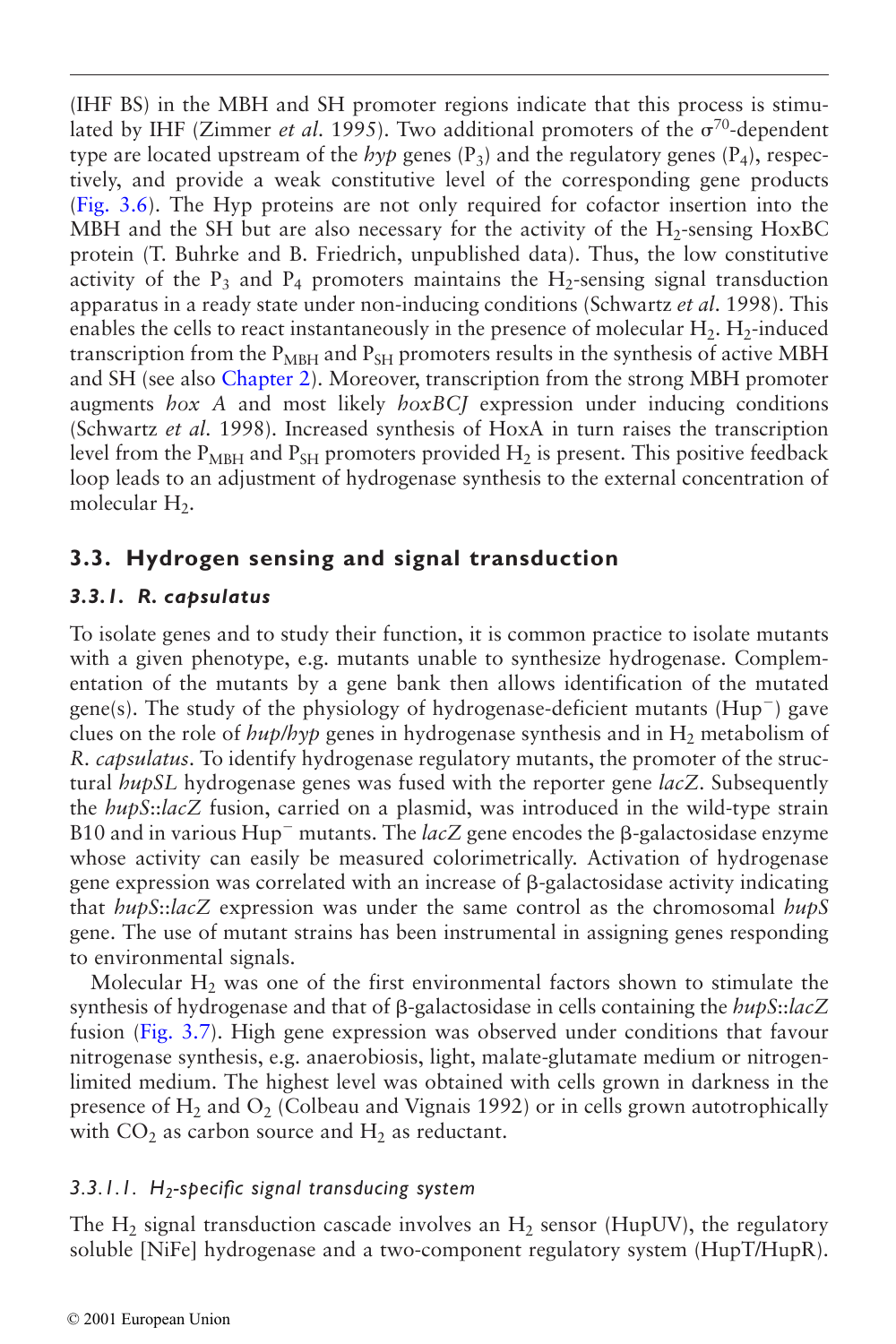<span id="page-12-0"></span>

*Figure 3.7* Increase in hydrogenase and  $\beta$ -galactosidase activities during growth with H<sub>2</sub> of B10 (pAC142) cells containing the hupS::*lacZ* fusion. ONP, *o*-nitrophenol; MB, methylene blue; prot, protein; solid symbols,  $H_2$  added; open symbols, no  $H_2$  added.

The response regulator HupR is a transcriptional activator necessary for  $H_2$  induction of *hupSL* gene expression (Toussaint *et al*. 1997). HupR activity can be modified by phosphorylation of the aspartic residue in position 54 in the HupR protein. HupR activates *hupSL* transcription in the non-phosphorylated form, since HupR proteins mutated in the phosphoryl-accepting Asp54, or in which Asp54 has been deleted, have the same capacity to activate *in vivo hupSL* transcription in the absence of  $H_2$ , as wild-type HupR in the presence of H<sub>2</sub> [\(Table 3.2\)](#page-13-0) (Dischert *et al.* 1999). The IHF protein (Toussaint *et al*. 1991) activates the *in vivo* transcription of the *hupSL* genes by bending DNA [\(Fig. 3.8](#page-14-0)) and facilitating the interaction of HupR, bound to upstream activating DNA sequences (UAS) of the promoter, with RNA polymerase bound at the transcription start site of *hupS*. The TTG-N<sub>5</sub>-CAA binding site of HupR [\(Figs 3.9](#page-15-0)) and [3.10\)](#page-16-0) is located upstream from the IHF site of the *hupS* promoter.

The HupT protein is a sensor histidine protein kinase.  $HupT$  mutants have a higher hydrogenase activity than wild-type cells, i.e. they are derepressed for hydrogenase synthesis (Elsen *et al*. 1993). In other words, normally HupT exerts a negative control on hydrogenase synthesis unless  $H_2$  is present [\(Fig. 3.11\)](#page-17-0). The use of double  $hupT$ ,  $hupR$  mutants has shown that HupT and HupR act in the same  $(H<sub>2</sub>)$ signalling pathway (Toussaint *et al*. 1997). HupT and HupR communicate by transphosphorylation [\(Fig. 3.12](#page-17-0)) and form a two-component regulatory system. Since HupR is active in the non-phosphorylated form, it is proposed that HupT exerts its negative control on *hupSL* expression by phosphorylating the activator HupR (Dischert *et al*. 1999).

The presence of the inducer  $H_2$  is not sensed by HupT but by the  $h\nu pUV$ -encoded hydrogenase. Although very weak, the hydrogenase activity of HupUV could be detected. [Figure 3.13](#page-18-0) shows the hydrogen–deuterium (H–D) isotope exchange reaction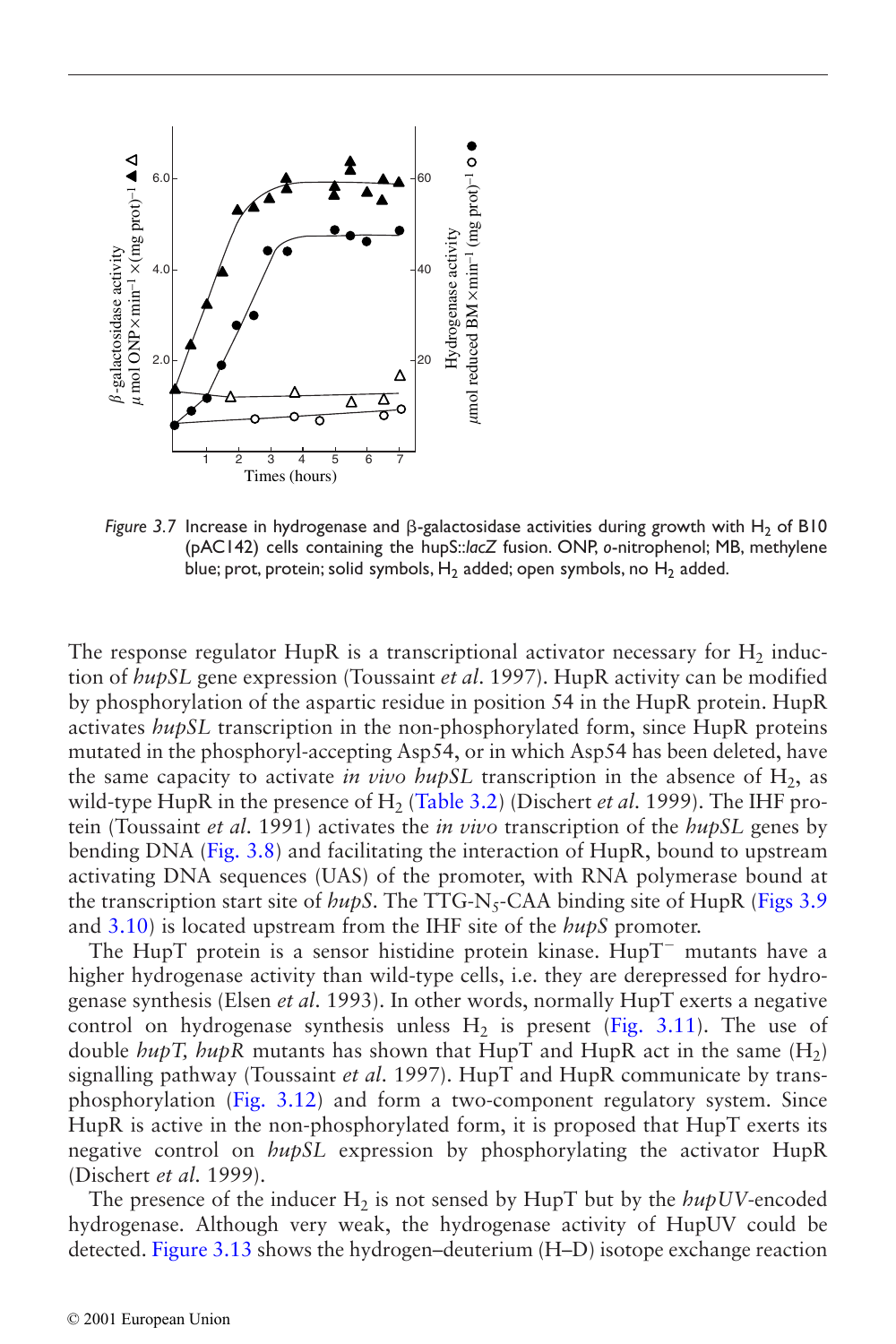| Protein     | <b>Function</b>                                                              | Mutated protein                                                                        |               | $H_2$ ase activity <sup>a</sup> |                                                                              |
|-------------|------------------------------------------------------------------------------|----------------------------------------------------------------------------------------|---------------|---------------------------------|------------------------------------------------------------------------------|
|             |                                                                              |                                                                                        | $-H2$         | $+H2$                           | <b>Features</b>                                                              |
|             |                                                                              | wt                                                                                     | 7             | 45                              | $H2$ dependent                                                               |
| HupUV       | $H_2$ -sensing $H_2$ ase                                                     | $Hup(UV)\Delta$                                                                        | 58            | 48                              | $H_2$ independent<br>Increased<br>activity                                   |
| HupT        | Histidine protein kinase<br>Autophosphorylable<br>$H_2$ signal transmitter   | $HupT\Delta$                                                                           | 118           | 95                              | $H_2$ independent<br>Increased<br>activity                                   |
| <b>HupR</b> | Response regulator<br>Transcription activator<br>Phosphorylated<br>by HupT-P | HupR $(wt)^b$<br>$HupR\Delta$<br>HupRD <sub>54</sub> $\Delta$<br>HupRD <sub>54</sub> R | L<br>46<br>46 | 32<br>30<br>32                  | $H2$ dependent<br>loss of activity<br>$H_2$ independent<br>$H_2$ independent |
| <b>IHF</b>  | DNA bending<br>Global regulator                                              | IHF $\alpha$                                                                           | 4             | 17                              | $H2$ dependent<br>Non-essential<br>activator                                 |
| RegB        | Histidine protein<br>kinase<br>Redox sensor                                  | RegB                                                                                   | 37            | 53                              | Global regulation                                                            |
| RegA        | Response regulator<br>Repressor<br>Phosphorylated by RegB-P                  | RegA                                                                                   | 34            | 59                              | Global regulation                                                            |

<span id="page-13-0"></span>*Table 3.2* Effect of mutations in H<sub>2</sub> signalling (HupR/HupTUV) or redox signalling (RegA/RegB) pathways on hydrogenase activity in *R. capsulatus*

Notes

a µmol methylene blue reduced  $\times$  h<sup>-1</sup>  $\times$  mg protein<sup>-1</sup>

b The HupR<sup>-</sup> mutant VBCI, in which the chromosomal *hupR* gene has been deleted (*hupR*Δ), was complemented with *hupR*-containing plasmids. HupR  $=$  wild-type protein;  ${\sf{Hupp}}{\sf{B}}_{54}\Delta =$  the codon for Asp<sub>54</sub> in the *hupR g*ene has been deleted; HupRD<sub>54</sub>R = the codon for Asp54 in the *hupR* gene has been replaced by a codon for arginine.

Strains were grown in mineral salt medium at  $30^{\circ}$ C aerobically in darkness with or without 10 per cent H<sub>2</sub>. Hydrogenase was assayed directly in aliquots from the cultures at an  $OD<sub>660</sub>$  of ca. 1.5.

catalysed by HupUV in the presence of D<sub>2</sub> (Vignais *et al.* 1997, 2000) and the formation of  $H_2$  upon addition of reduced methyl viologen at pH 4. These are two partial reactions typically catalysed by hydrogenases. As for HupSL, formation of active *hupUV*-encoded hydrogenase requires the participation of *hyp* gene products (e.g. HypF) (Colbeau *et al.* 1998). Like the HupT<sup>-</sup> mutants, the Hup(UV)<sup>-</sup> mutants are derepressed for hydrogenase synthesis and there is no response to  $H_2$  in the mutants (Elsen *et al*. 1996) [\(Fig. 3.11\)](#page-17-0). The low level of *hupUV* gene expression is in keeping with a signalling function of the HupUV protein. HupUV is an  $H_2$ -signalling hydrogenase, which acts in concert with HupT (the respective mutants have the same phenotype). It is still unknown how HupUV and HupT communicate in response to  $H_2$ .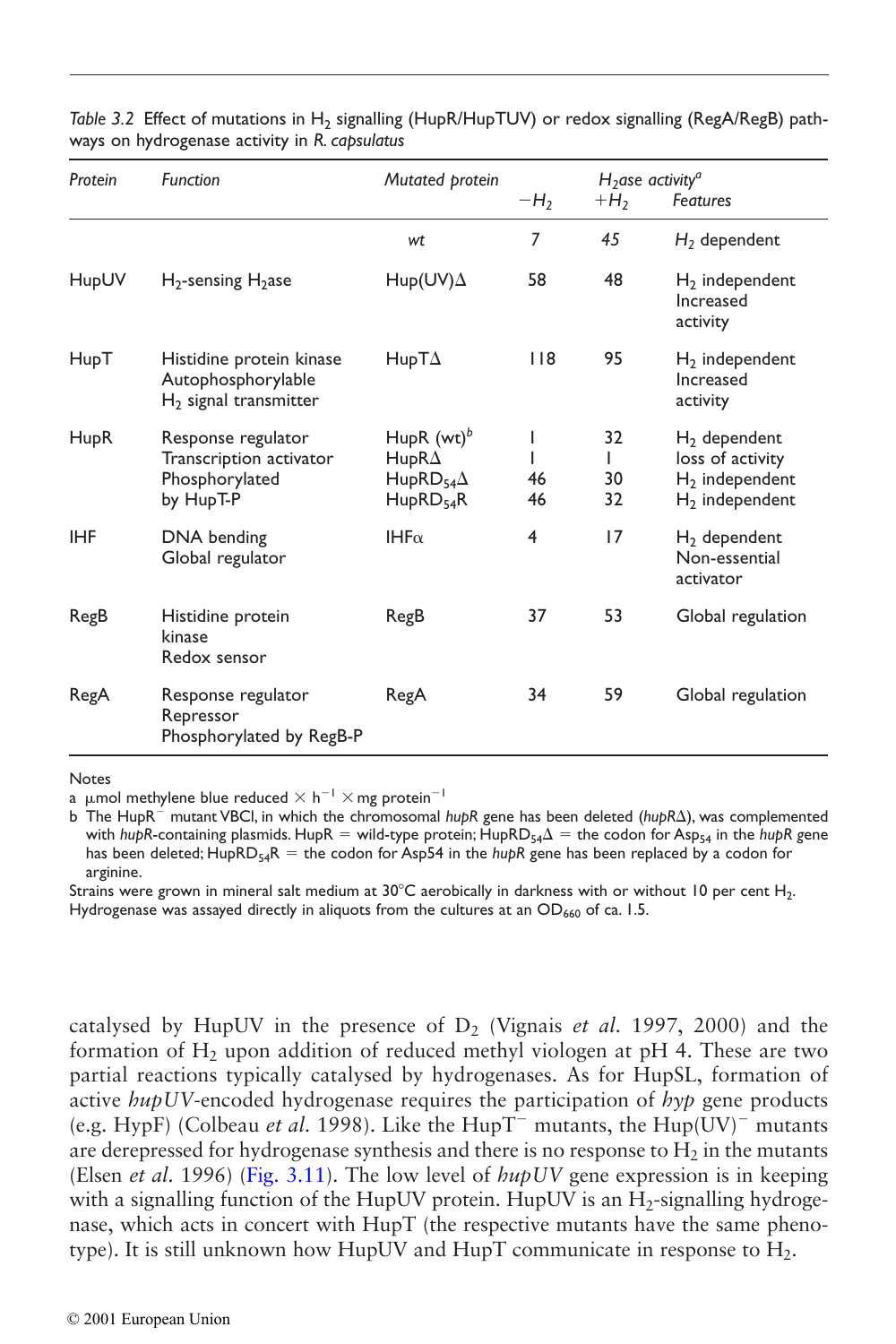<span id="page-14-0"></span>

*Figure 3.8* Ribbon view of the *R. capsulatus* IHF protein bound to its DNA binding site upstream from the *hupS* gene (cf.Toussaint *et al*. 1994).

#### *3.3.1.2. Global redox control by RegB/RegA*

Global regulators capable of integrating signals from nitrogen-, carbon- and  $H_2$ metabolism have recently been identified in photosynthetic bacteria. The global regulator RegA, an anaerobic activator of photosynthesis which is phosphorylated by the histidine protein kinase RegB, is involved in negative control of hydrogenase gene expression in *R. capsulatus*. The global redox control by RegB/RegA is superimposed onto the specific control of hydrogenase synthesis in response to  $H_2$ , mediated by the HupT/HupR system [\(Table 3.2\)](#page-13-0). The RegB/RegA system can also activate the synthesis of nitrogenase by increasing the expression of the transcriptional activator NifA, promoted by NtrC. Thus, there is a genetic link between the synthesis of uptake hydrogenase and of nitrogenase in *R. capsulatus* (Elsen *et al*. 2000).

#### *3.3.2.* **R. eutropha**

# 3.3.2.1. A multicomponent signal transduction system controls H<sub>2</sub>-dependent hydro*genase gene expression in* R. eutropha

The facultative chemolithoautotroph *R. eutropha*, a member of the  $\beta$  subgroup of proteobacteria, harbours two [NiFe] hydrogenases which are involved in energy conservation from  $H_2$  (Chapter 2). Since  $H_2$  is available at very low concentrations in aerobic environments where these bacteria thrive, the complex synthesis of the hydrogenases (Chapter 4) has to be efficiently regulated in response to  $H_2$ . H<sub>2</sub>-dependent gene expression in *R. eutropha* is mediated by a complex multicomponent signal transduction pathway ([Fig. 3.14\)](#page-18-0) (Lenz and Friedrich 1998) whose individual components are listed in [Table 3.3](#page-19-0).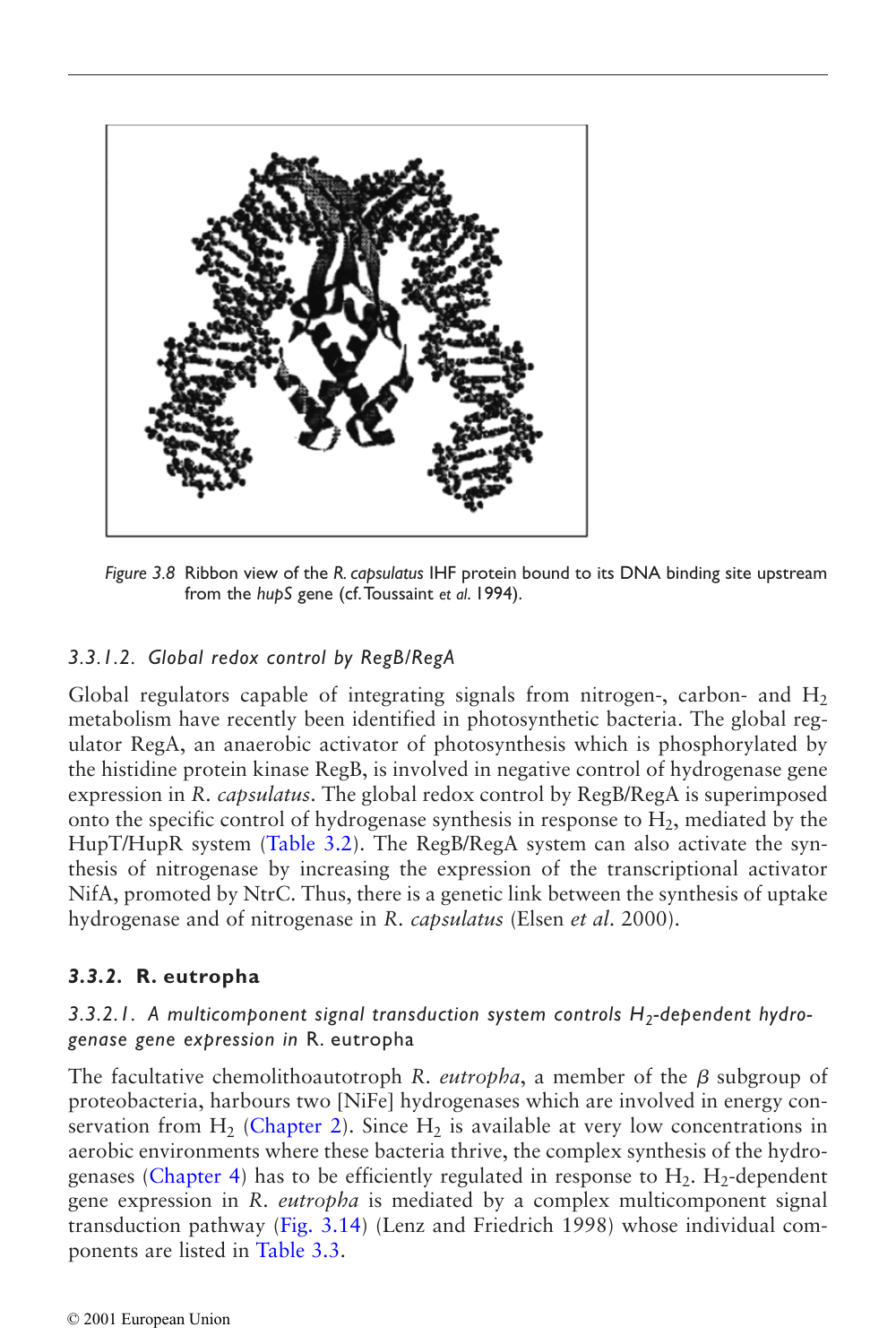<span id="page-15-0"></span>



*Figure 3.9* Identification of cis-regulatory sequences in the *hupS* promoter region. (A) *In vivo* experiments. DNA fragments encompassing the regulatory sequences of the *hupSL* promoter were progressively deleted, fused with the promoterless *lacZ* reporter gene (which encodes  $\beta$ -galactosidase), inserted in plasmids that were transferred to the wild-type strain B10. The  $\beta$ -galactosidase activities expressed in B10 cells grown in malate-glutamate (MG) or in malate-ammonia (MN) medium, in the presence or absence of H<sub>2</sub> or O<sub>2</sub>, reflect the *in vivo* activity of the *hupSL* promoter. The table on the right shows that transcriptional activity is maximal in the presence of  $H_2$  and requires the TTG-N5-CAA sequence, which is the binding site of the activator HupR. (B) *In vitro* experiments.The HupR protein was purified and used in electrophoretic mobility shift assays (EMSA). Only the DNA fragments containing the intact TTG-N5- CAA palindrome (WD1 and WD2, cf. (A)) form a complex with HupR.The complex HupR-DNA migrates more slowly in the electric field than free DNA (adapted from Toussaint *et al*. 1997).

*R. eutropha* harbours a third [NiFe] hydrogenase, denoted as the regulatory hydrogenase (RH), which enables the cells to sense the occurence of  $H<sub>2</sub>$  in the environment (Kleihues *et al*. 2000). The signal is subsequently transduced to a two-component regulatory system consisting of the soluble histidine protein kinase, HoxJ, and the response regulator, HoxA [\(Fig. 3.14\)](#page-18-0). Although the molecular mechanism is yet unknown, preliminary experimental data indicate a complex formation between the RH and the kinase HoxJ (T. Buhrke and B. Friedrich, unpublished data). The communication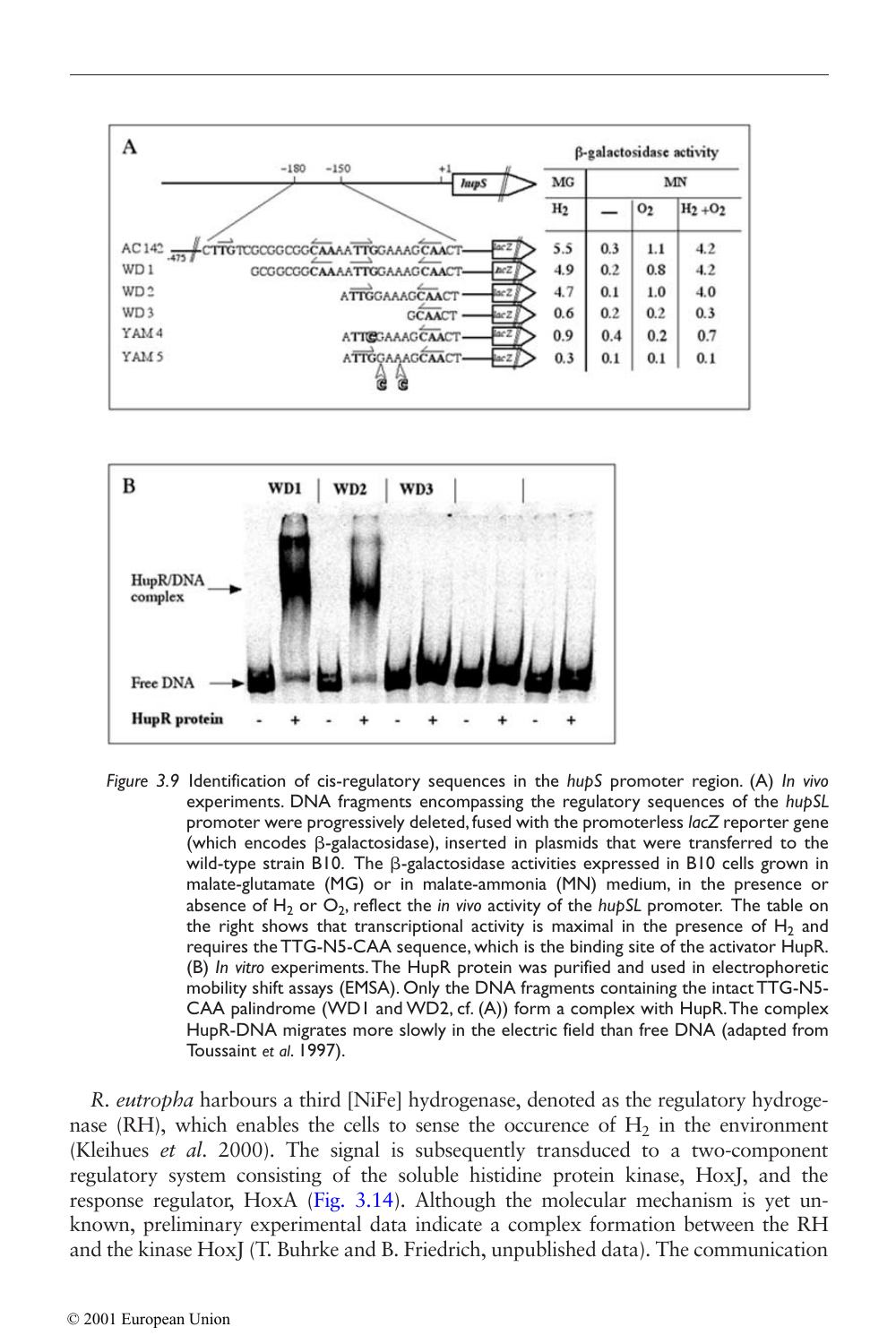<span id="page-16-0"></span>

Top strand

*Figure 3.10* Identification of the HupR binding site at the *hupS* promoter by DNase footprinting analysis. DNA footprinting is a technique which detects the binding of proteins to DNA by their protection of the DNA from attack by various chemical agents.The disappearance of bands in the vertical lanes reveals the increasing protection afforded by increasing concentrations of the HupR protein shown in nM at the top of each lane. The arrows on the sequence, on the right of the figure, show the HupR binding site.

between histidine protein kinases and their cognate response regulators is principally based on phosphotransfer reactions (Hoch and Silhavy 1995). A phosphotransfer between HoxJ and HoxA was recently demonstrated *in vitro* using purified components (M. Forgber, O. Lenz and B. Friedrich, unpublished data).

The response regulator HoxA is crucial for transcription activation at the  $\sigma^{54}$ -dependent SH and MBH promoters (see Section 3.2 and [Fig. 3.6\)](#page-8-0) (Schwartz *et al*. 1998). Both HoxA and the H<sub>2</sub>-sensing RH act positively, since a knockout of the two proteins abolished hydrogenase gene expression and hence prevent the MBH and SH from being synthesized [\(Fig. 3.15,](#page-20-0) [Table 3.3\)](#page-19-0)(Lenz and Friedrich 1998). Genetic and biochemical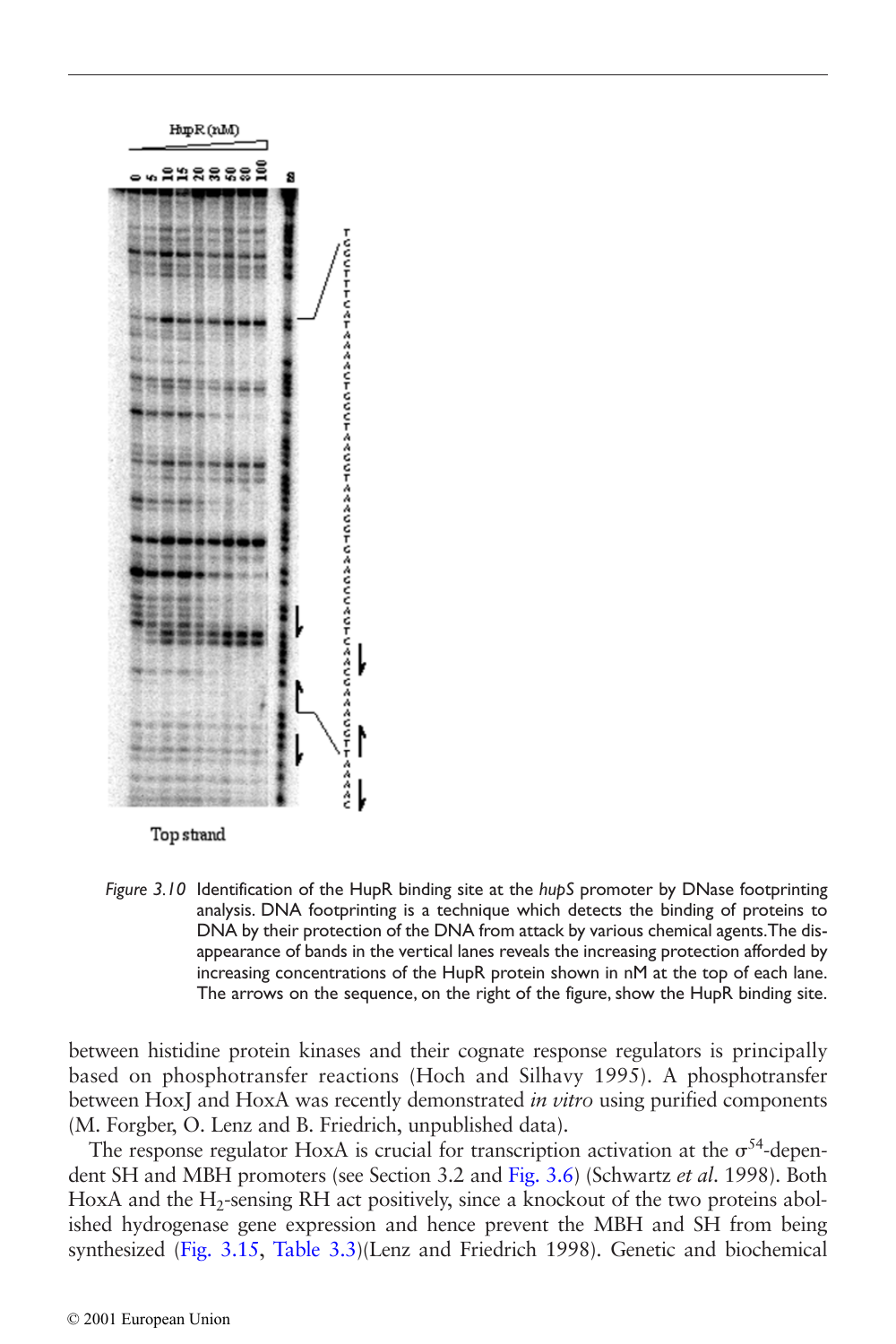<span id="page-17-0"></span>

*Figure 3.11* Hydrogenase activities in regulatory mutants of *R. capsulatus* affected in transcription of hydrogenase genes compared to the wild-type B10. Cells were grown aerobically (under air) in darkness in malate-ammonia medium at 30 C. Hydrogenase was assayed directly in aliquots from the cultures at an  $OD<sub>660</sub>$  of approx. 1.5. The specific hydrogenase activity is given in  $\mu$ mol of methylene blue reduced per h per mg protein.The figure shows that the highest hydrogenase activities were observed in the HupT<sup>-</sup> mutant and the Hup(UV)<sup>-</sup> mutant, that those activities are independent of  $H<sub>2</sub>$ , and that the transcription factor  $HupR$  is required for hydrogenase gene expression. In the RegA $<sup>-</sup>$  mutant, hydrogenase activity was derepressed but still capable of</sup> stimulation by  $H_2$ . It is concluded that  $HupT$  and  $HupUV$  exert a negative control on hydrogenase synthesis, which can be antagonized by H<sub>2</sub>. The transcription factors HupR and IHF activate hydrogenase gene expression while the global regulator RegA inhibits it.



*Figure 3.12* Phosphate transfer between the protein histidine kinase HupT and the response regulator HupR. HupT (7 pmol) was phosphorylated at 30°C with [ $\gamma$ -<sup>32</sup>P]ATP for 5 min, before addition of wild-type (HupR) or mutated (HupR-D54E) HupR protein. Aliquots were withdrawn 5 min or 20 min after addition of HupR and analysed by SDS polyacrylamide gel electrophoresis. HupT20: HupT was phosphorylated for 20 min in the absence of HupR.

analysis revealed that the kinase HoxJ, on the other hand, has a primarily negative effect on hydrogenase gene expression. This negative control is released by the RH provided  $H<sub>2</sub>$  is available ([Figs 3.14](#page-18-0) and [3.15\)](#page-20-0). The data obtained so far indicate that inactivation of HoxA results from its phosphorylation and that the non-phophorylated form of HoxA is active in transcription activation. This property puts the HoxJ/HoxA system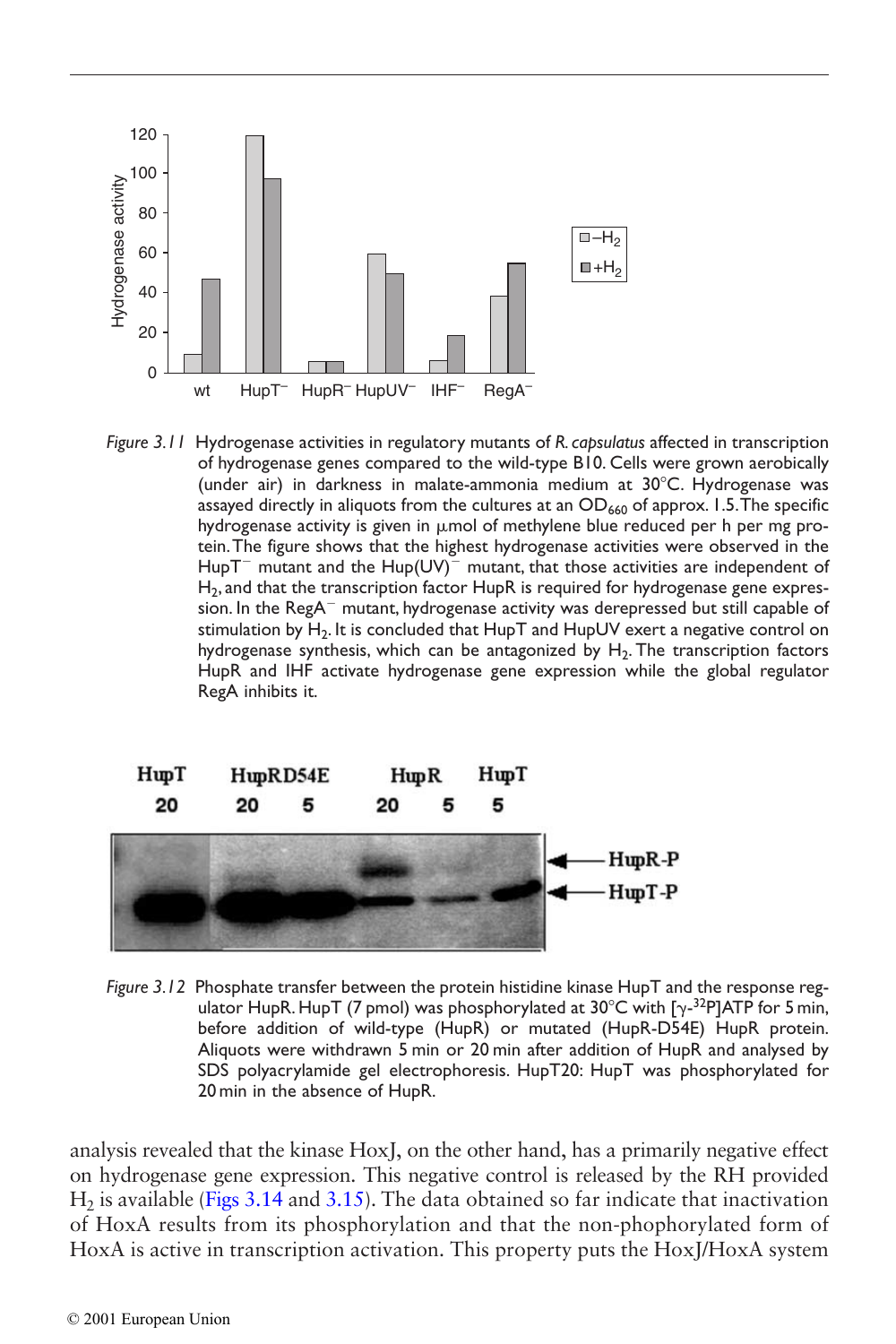<span id="page-18-0"></span>

*Figure 3.13* Time-course of H<sub>2</sub> and HD production and D2 consumption, in the  $D_2/H_2O$  system, catalysed by the *hupUV*-encoded hydrogenase.The HupUV activity was measured at pH 4 in extracts of the *hupSL* mutant  $|P9|$  containing plasmid pAC206, which encodes the *hupTUV* operon. The hydrogen–deuterium exchange was followed continuously in the aqueous phase by an on-line mass-spectrometric method. The reaction vessel, maintained under strict anaerobic conditions, was connected by a membrane inlet to the ion source of the mass spectrometer MM 8-80 (VG Instruments).The vertical dotted line indicates when the reaction vessel was closed and when the recording of concentrations of  $H_2$  (...,), HD (----) and D<sub>2</sub> ) at masses 2, 3 and 4, respectively began. At the time indicated by the arrow, reduced methyl viologen  $(MV^+)$  was introduced in the medium.



*Figure 3.14* Model of H<sub>2</sub>-dependent signal transduction in *R. eutropha*. Proteins which are regulatory active are highlighted in black. For details, see text.

apart from standard two-component regulatory systems (Lenz and Friedrich 1998). In compliance with this model is the observation that site-directed exchanges of the conserved phosphoryl acceptor residue Asp-55 in the receiver module of HoxA (Fig. 3.14) convert the system to an  $H_2$ -independent control. The HoxA variants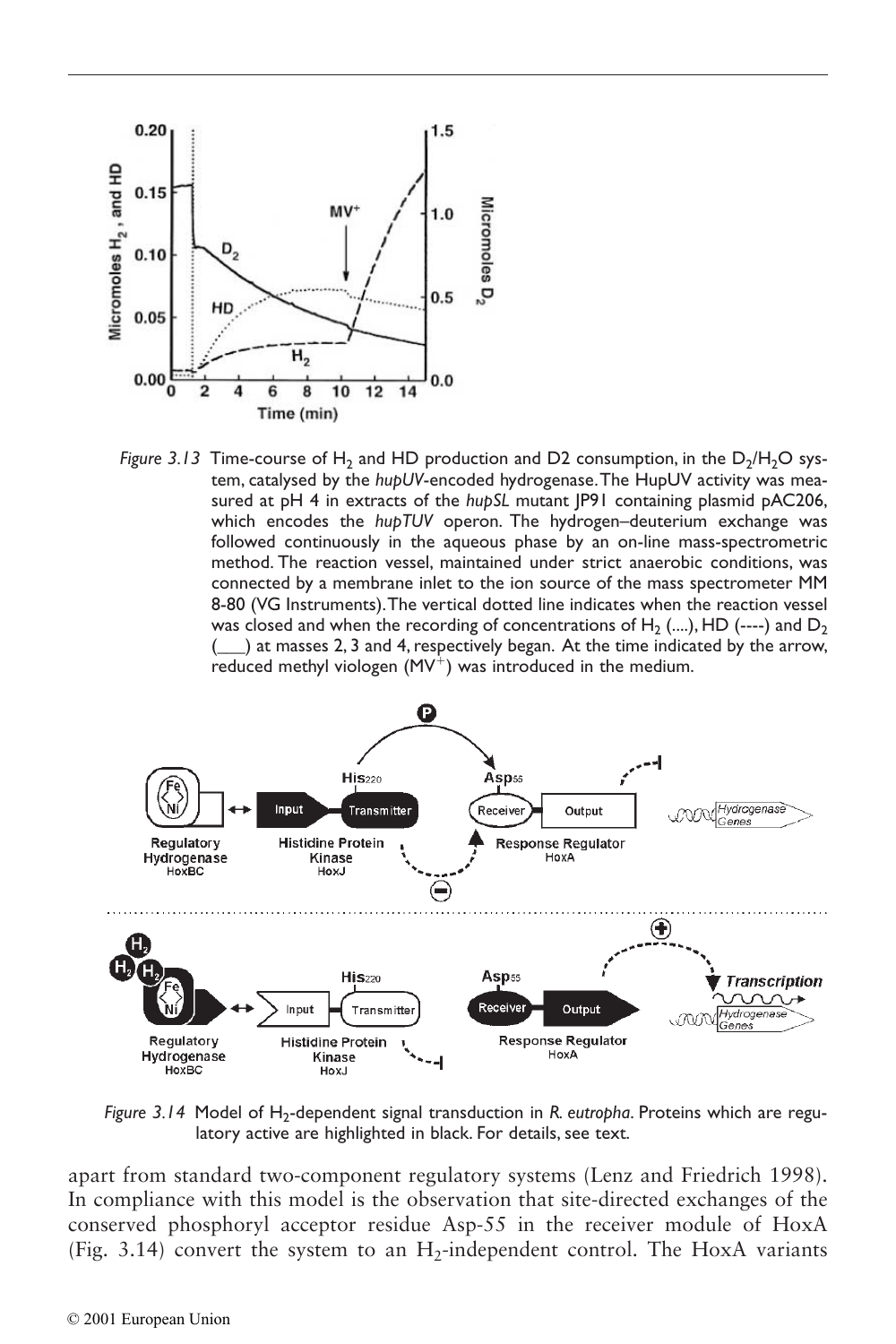| Protein | Size (kDa) | Type                            | <b>Function</b>                                                                                                            | Mutation/amino<br>acid exchange | Effect on<br>hydrogenase<br>gene expression |
|---------|------------|---------------------------------|----------------------------------------------------------------------------------------------------------------------------|---------------------------------|---------------------------------------------|
| HoxB    | 36.5       | RH, small<br>subunit            | [NiFe]<br>hydrogenase<br>active in<br>$H2$ oxidation and                                                                   | hox $B\Delta$                   | Abolished                                   |
| HoxC    | 52.4       | RH, large<br>subunit            | signal transduction                                                                                                        | hox $C\Delta$                   | Abolished                                   |
| $How *$ | 51.2       | <b>Histidine</b><br>protein     | Sensor kinase,<br>ATP-dependent                                                                                            | hox] $\Delta$                   | $H_2$ -independent                          |
| HoxA    | 53.6       | kinase<br>Response<br>regulator | auto-phosphorylation<br>DNA-binding<br>protein, modified                                                                   | Hox G422S<br>HoxAD55E           | $H_2$ -independent<br>$H_2$ -independent    |
|         |            |                                 | by phospho-<br>rylation, activates                                                                                         | HoxAD55N                        | $H_2$ -independent                          |
|         |            |                                 | transcription in<br>response to $H_2$<br>and carbon supply                                                                 | hox $A\Delta$                   | Abolished                                   |
| RpoN    | 54.8       | $\sigma^{54}$                   | Alternative $\sigma$<br>factor of the<br>RNA polymerase,<br>required for HoxA-<br>dependent activation<br>of transcription | rpoN::Tn5                       | Abolished                                   |

<span id="page-19-0"></span>*Table 3.3* Structural and functional properties of the hydrogenase regulatory proteins in *R. eutropha*

HoxAD55E and HoxAD55N are still capable of activating MBH and SH gene transcription at a high level. Thus, these mutants are constitutive so far as the  $H_2$ dependent regulation is concerned; however, they still respond to a global carbon catabolite control (Lenz and Friedrich 1998). This control also depends on HoxA as the principal regulator and enables the cells to turn off hydrogenase gene expression when fast growth-supporting organic nutrients are available.

# *3.3.2.2. The H2 sensor of* R. eutropha *belongs to a distinct subclass of [NiFe] hydrogenases*

The RH protein of *R. eutropha* is a dimeric [NiFe] hydrogenase consisting of a large subunit (HoxC) which harbours the [NiFe] active site and a small FeS-containing subunit (HoxB). This conformation resembles the prototypic [NiFe] hydrogenases as found in *Desulfovibrio gigas* (Kleihues *et al*. 2000). Nevertheless, the RH as well as the isologous proteins implicated in  $H_2$  sensing in other bacterial species such as  $B$ . *japonicum* and *R. capsulatus* exhibit characteristic structural features (Fig. [3.16](#page-20-0)) which are representatively discussed for the RH of *R. eutropha*. The large HoxC subunit of the RH is devoid of a C-terminal extension and terminates at a histidine residue which is located at the cleavage site of a specific endoprotease which usually removes the C-terminal peptide after metallocentre insertion (Chapter 4). Thus, the maturation of the regulatory hydrogenase seems to be less complex. The small subunit HoxB lacks an N-terminal Tat signal peptide which generally directs the transport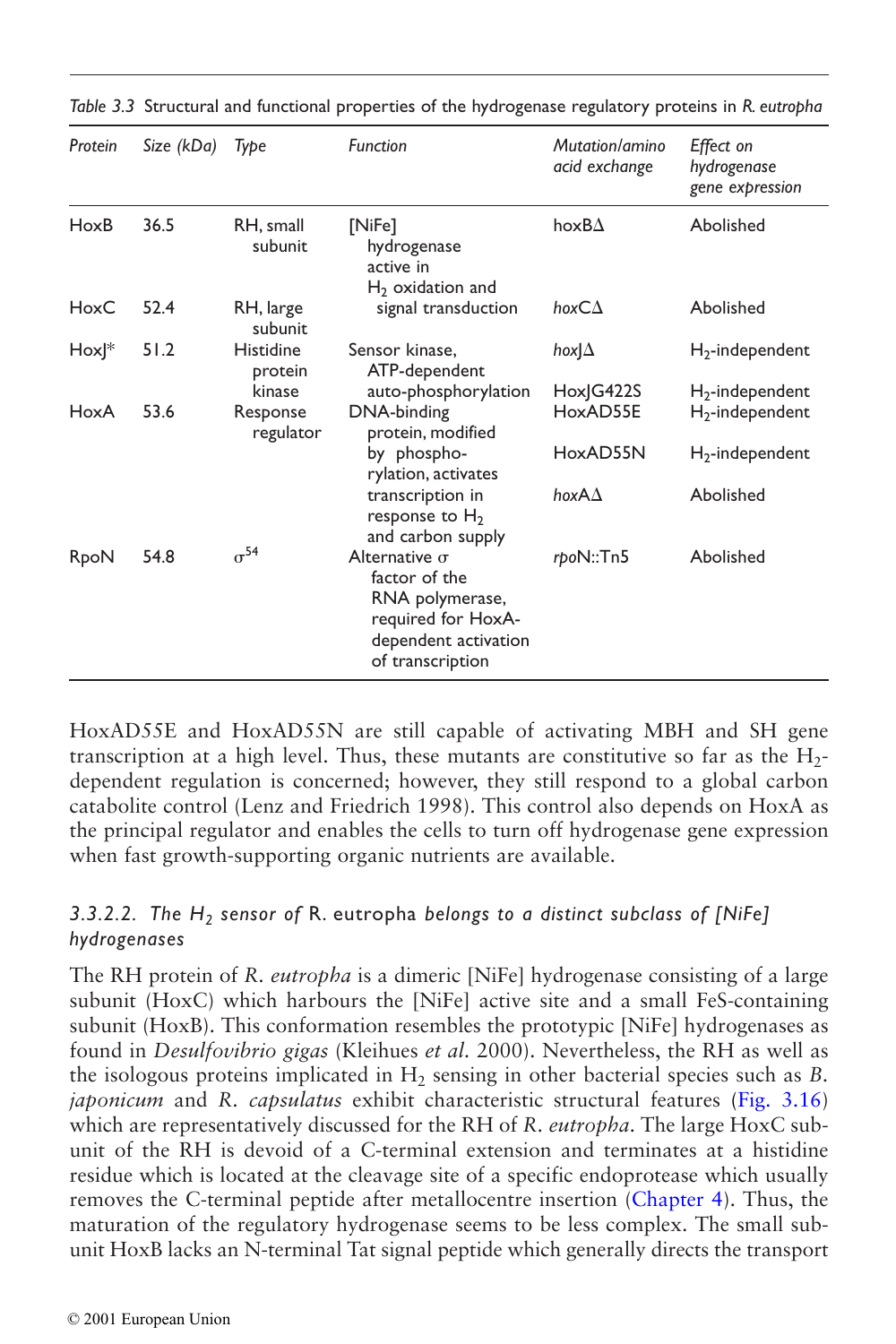<span id="page-20-0"></span>

*Figure 3.15* Hydrogenase synthesis in regulatory mutants of *R. eutropha*. Cells were grown on agar plates containing glycerol as the carbon source either in the presence or in the absence  $H_2$ . The cell material was transferred to filter paper and a triphenyl tetrazolium chloride-based hydrogenase activity staining was performed. Dark colour reflects activity of the MBH.



*Figure 3.16* Primary structures of [NiFe] hydrogenases belonging to separate subclasses.

of periplasmic and MBH across the cytoplasmic membrane by the Tat system (Chapter 4). Since  $H_2$  is a freely diffusible molecule and the cognate histidine protein kinase is of cytoplasmic nature (Lenz and Friedrich 1998), there is no need to anchor the RH to the membrane. Of great structural and functional importance is the C-terminal tail of HoxB. Such a tail is absent from the small subunits of periplasmic [NiFe] hydrogenases but usually present, although structurally distinct, in MBH (Fig. 3.16,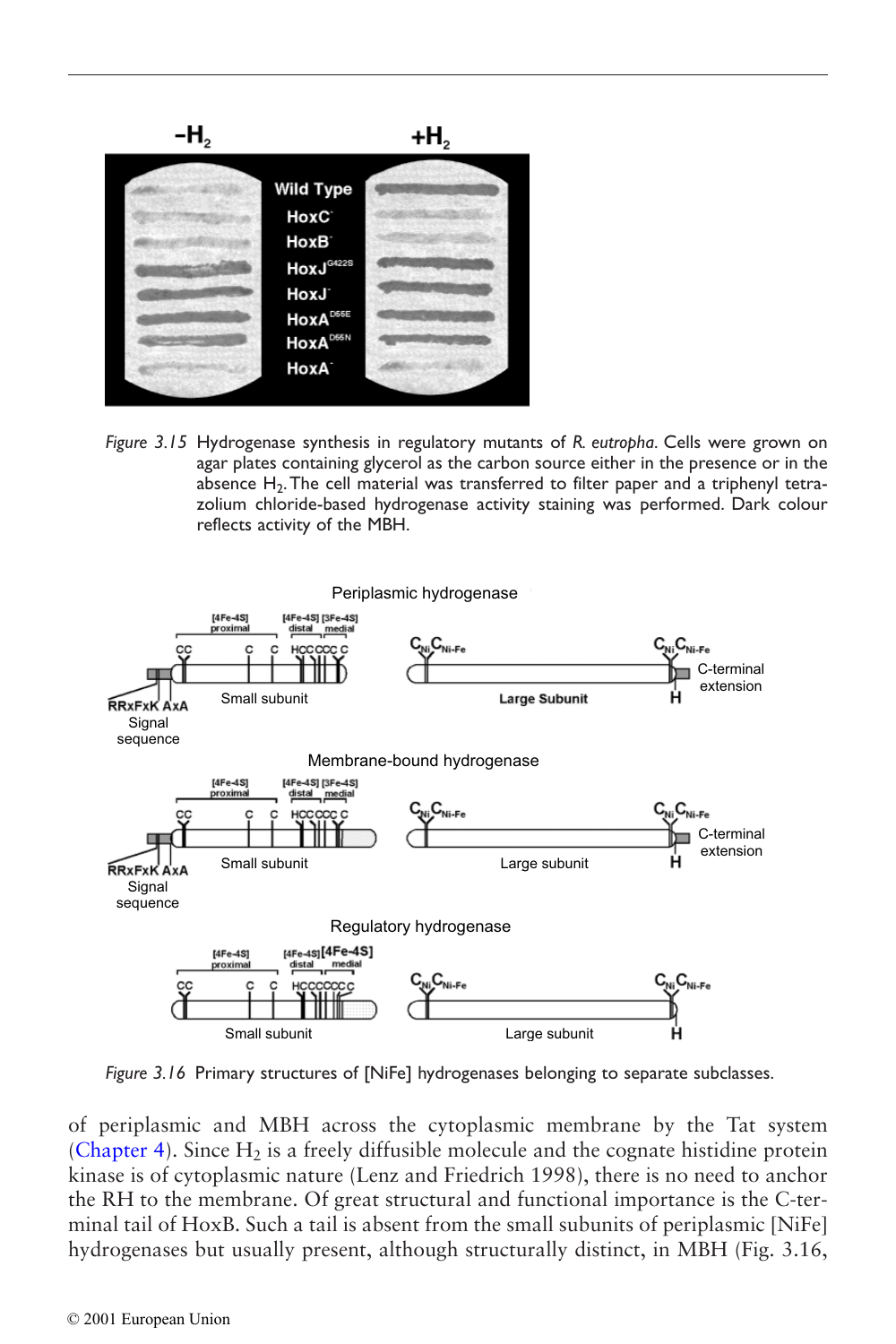Chapter 2). Protein–protein interaction experiments revealed that this C-terminal domain of HoxB is necessary for the oligomerization of two RH dimers to form a tetramer and for contacting the histidine protein kinase HoxJ (T. Buhrke and B. Friedrich, unpublished results).

With the aid of a specifically designed overexpression system, the  $H<sub>2</sub>$  sensor of *R. eutropha* was characterized in more detail. The RH was identified as an Ni-containing hydrogenase which exhibits  $H_2$ -oxidizing activity in the presence of redox dyes [\(Fig. 3.17\)](#page-22-0) (Kleihues *et al*. 2000). Both the hydrogenase activity and the regulatory function of the RH are Ni dependent. Fourier transform infrared spectroscopy (FTIR), electron paramagnetic resonance (EPR) and preliminary biochemical data revealed that the RH harbours an active site similar to that of prototypic [NiFe] hydrogenases including the two CN molecules and one CO molecule as ligands to the Fe (Pierik *et al*. 1998b). The catalytic activity of the RH is about two orders of magnitude lower than that of energy-generating hydrogenases. Furthermore, the RH activity is  $O<sub>2</sub>$  tolerant and insensitive towards CO (Pierik *et al.* 1998b). The unique structural and biochemical features of the RH assign this type of regulatory hydrogenase to a new subclass of [NiFe] hydrogenases (Kleihues *et al*. 2000).

# **3.4. Concluding remarks and perspectives**

Hydrogenase gene regulation has to meet several requirements: (i) the environmental conditions to which the organisms are exposed, (ii) the physiological function of the hydrogenase in a given species, and (iii) the complex biosynthesis of [NiFe] hydrogenase which involves protein-assisted post-translational steps.

*M. voltae* responds to Se limitation by expressing two alternative Se-free [NiFe] hydrogenases. In this case Se acts as a regulatory signal of gene transcription, although the precise target is still unknown. *R. leguminosarum* takes advantage of hydrogenase activity during symbiotic  $N_2$  fixation, hence it is conceivable that in this bacterium hydrogenase gene transcription is guided by the global  $N_2$ -fixation control and its major players NifA and FnrN. Unlike *R. leguminosarum, B. japonicum* uses its hydrogenase for energy generation also under free-living conditions. As a chemolithoautotroph it avoids the control by  $N_2$ , and adjusts hydrogenase gene expression to the availibility of  $H_2$ . This is recognized by *B. japonicum* and other aerobic H2-oxidizing bacteria such as *R. capsulatus* and *R. eutropha* by a complex signal transduction chain consisting of an H<sub>2</sub>-sensing [NiFe] hydrogenase, a histidine protein kinase and a response regulator.

The modular composition of [NiFe] hydrogenases allows their integration into various physiological pathways and frequently results in the occurrence of hydrogenase isoenzymes in a single cell. *E. coli* harbours four [NiFe] hydrogenases including H<sub>2</sub>evolving and  $H_2$ -consuming enzymes which are regulated separately. Hydrogenase 3 is a constituent of the formate hydrogen lyase system, its expression is governed by a  $\sigma^{54}$ -interacting response regulator whose activity is modulated by formate. The occurrence of multiple hydrogenases with distinct physiological functions in a single strain demands a high level of regulatory coordination between hydrogenase-specific and unrelated functions.

To obtain active hydrogenase positioned at a distinct cellular site the enzyme has to undergo multiple steps of protein-mediated maturation including [NiFe] cofactor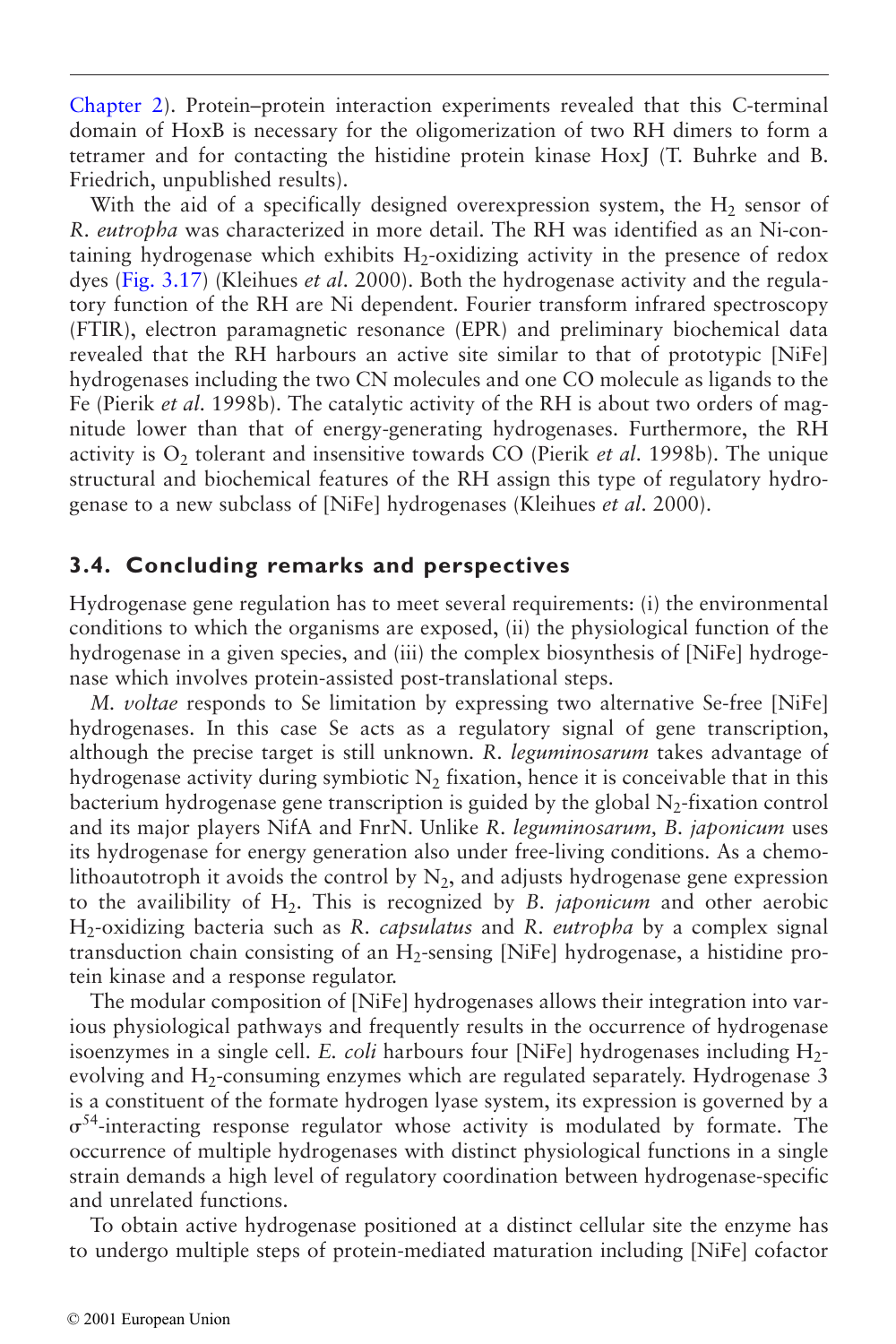<span id="page-22-0"></span>

*Figure 3.17* Catalytic and structural properties of the RH of *R. eutropha*. (A) Hydrogenase activity staining in gels, using phenazine methosulfate as the electron acceptor. Soluble extracts of cells devoid of the SH and the MBH, containing the RH at wild-type  $(RH^+)$  or overproduced level  $(RH^{++})$  were separated by native PAGE. The cells were cultivated under various concentrations of NiCl<sub>2</sub>. In parallel, hydrogenase activity was determined quantitatively by H2-dependent methylene blue reduction in soluble extracts. (B) FTIR spectra recorded for soluble extracts. The RH-overproducing strain shows the typical signals assigned to the diatomic ligands CN- and CO.

insertion, proteolysis and, if necessary, protein translocation. Thus, it is not surprising that the genes encoding the hydrogenase subunits are accompanied by hydrogenase-related accessory genes which form separate or extremely large transcriptional units. A fine tuning on the transcriptional and translational level is important to guarantee a balanced stoichiometric ratio of the various components.